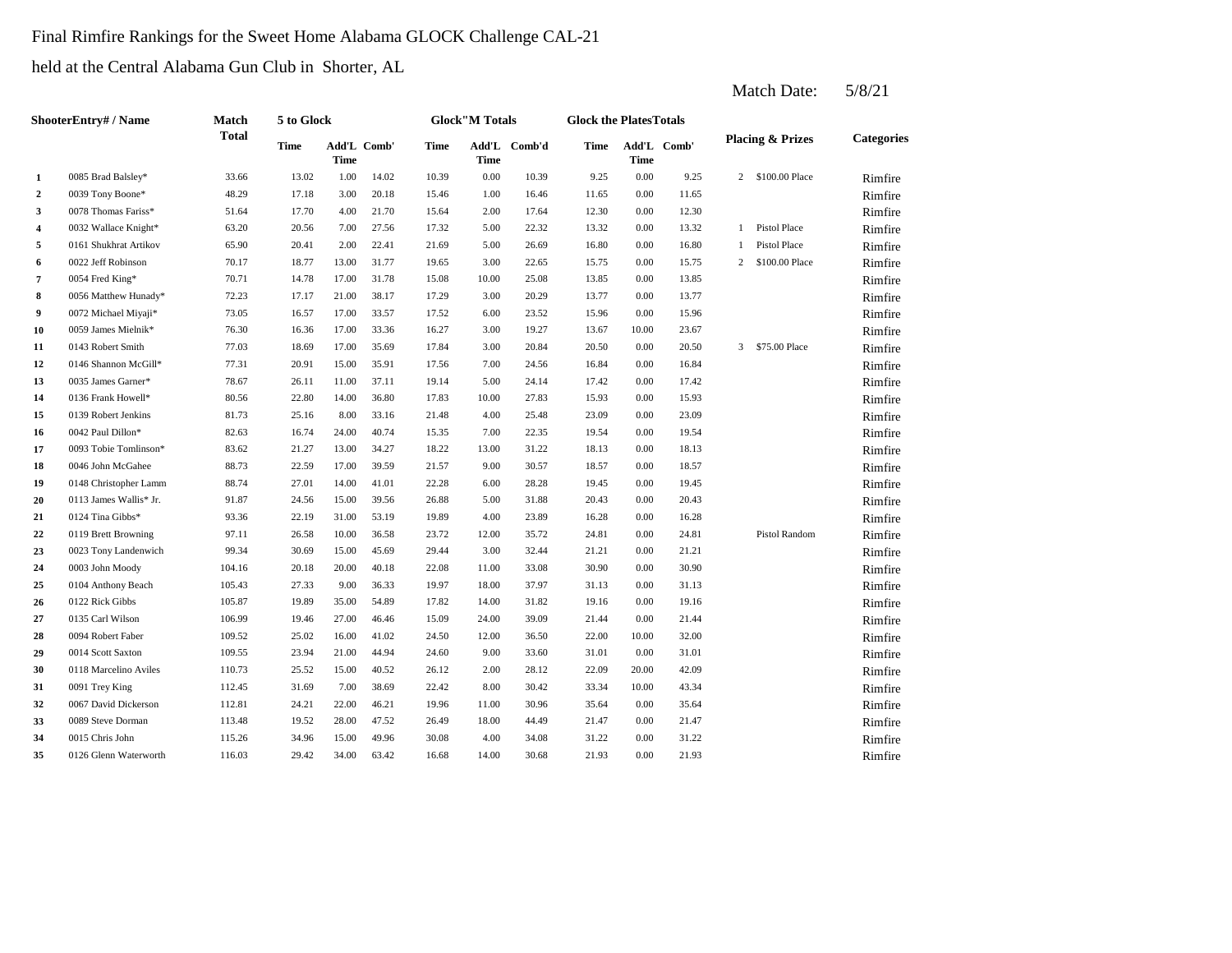|    | ShooterEntry# / Name   | Match        | 5 to Glock |             |             |       | <b>Glock"M Totals</b> |              | <b>Glock the PlatesTotals</b> |             |             |                             |                   |
|----|------------------------|--------------|------------|-------------|-------------|-------|-----------------------|--------------|-------------------------------|-------------|-------------|-----------------------------|-------------------|
|    |                        | <b>Total</b> | Time       | <b>Time</b> | Add'L Comb' | Time  | Time                  | Add'L Comb'd | Time                          | <b>Time</b> | Add'L Comb' | <b>Placing &amp; Prizes</b> | <b>Categories</b> |
| 36 | 0120 Robert Reid       | 117.89       | 24.01      | 25.00       | 49.01       | 19.96 | 26.00                 | 45.96        | 22.92                         | 0.00        | 22.92       | \$50.00 Random              | Rimfire           |
| 37 | 0027 Thomas Lowe       | 119.49       | 34.48      | 9.00        | 43.48       | 32.16 | 15.00                 | 47.16        | 28.85                         | 0.00        | 28.85       |                             | Rimfire           |
| 38 | 0107 Rashid McCall     | 120.13       | 39.65      | 11.00       | 50.65       | 29.14 | 4.00                  | 33.14        | 26.34                         | 10.00       | 36.34       |                             | Rimfire           |
| 39 | 0028 Rusty Roberts     | 120.43       | 18.59      | 28.00       | 46.59       | 17.31 | 34.00                 | 51.31        | 22.53                         | 0.00        | 22.53       |                             | Rimfire           |
| 40 | 0103 Quinton Johnson   | 122.64       | 30.16      | 14.00       | 44.16       | 17.87 | 21.00                 | 38.87        | 39.61                         | 0.00        | 39.61       |                             | Rimfire           |
| 41 | 0109 Marcus Christian  | 122.82       | 16.44      | 29.00       | 45.44       | 17.23 | 23.00                 | 40.23        | 17.15                         | 20.00       | 37.15       |                             | Rimfire           |
| 42 | 0142 Emsley Smith      | 123.70       | 28.63      | 26.00       | 54.63       | 24.27 | 11.00                 | 35.27        | 33.80                         | 0.00        | 33.80       |                             | Rimfire           |
| 43 | 0087 Derek Burton      | 124.63       | 29.84      | 25.00       | 54.84       | 28.28 | 4.00                  | 32.28        | 37.51                         | 0.00        | 37.51       |                             | Rimfire           |
| 44 | 0153 Melvin Willis Jr  | 126.20       | 28.44      | 24.00       | 52.44       | 26.05 | 16.00                 | 42.05        | 31.71                         | 0.00        | 31.71       |                             | Rimfire           |
| 45 | 0076 Dianna Snell      | 127.91       | 41.06      | 8.00        | 49.06       | 32.98 | 9.00                  | 41.98        | 36.87                         | 0.00        | 36.87       |                             | Rimfire           |
| 46 | 0019 Jim Graf*         | 130.37       | 24.39      | 43.00       | 67.39       | 24.13 | 11.00                 | 35.13        | 27.85                         | 0.00        | 27.85       |                             | Rimfire           |
| 47 | 0013 David Ferson      | 147.56       | 29.03      | 31.00       | 60.03       | 35.90 | 7.00                  | 42.90        | 44.63                         | 0.00        | 44.63       |                             | Rimfire           |
| 48 | 0110 Mary Tomlinson    | 149.60       | 28.76      | 29.00       | 57.76       | 37.12 | 13.00                 | 50.12        | 41.72                         | 0.00        | 41.72       |                             | Rimfire           |
| 49 | 0061 Charles Cook      | 149.97       | 18.69      | 25.00       | 43.69       | 23.04 | 29.00                 | 52.04        | 44.24                         | 10.00       | 54.24       |                             | Rimfire           |
| 50 | 0064 Donna Thompson    | 151.28       | 40.08      | 14.00       | 54.08       | 37.00 | 21.00                 | 58.00        | 39.20                         | 0.00        | 39.20       |                             | Rimfire           |
| 51 | 0044 Thad Burton       | 152.11       | 24.37      | 14.00       | 38.37       | 23.54 | 45.00                 | 68.54        | 45.20                         | 0.00        | 45.20       |                             | Rimfire           |
| 52 | 0049 Mackenzie Dillon  | 170.22       | 33.63      | 21.00       | 54.63       | 35.74 | 44.00                 | 79.74        | 35.85                         | 0.00        | 35.85       |                             | Rimfire           |
| 53 | 0006 Sherry Moody      | 181.95       | 29.92      | 34.00       | 63.92       | 33.75 | 43.00                 | 76.75        | 41.28                         | 0.00        | 41.28       |                             | Rimfire           |
| 54 | 0030 Cynthia Werner    | 187.14       | 27.55      | 50.00       | 77.55       | 28.74 | 32.00                 | 60.74        | 38.85                         | 10.00       | 48.85       |                             | Rimfire           |
| 55 | 0096 Boyd Sanders      | 192.83       | 36.76      | 29.00       | 65.76       | 40.21 | 2.00                  | 42.21        | 64.86                         | 20.00       | 84.86       |                             | Rimfire           |
| 56 | 0001 Tim Burks         | 206.51       | 30.61      | 31.00       | 61.61       | 29.98 | 20.00                 | 49.98        | 64.92                         | 30.00       | 94.92       |                             | Rimfire           |
| 57 | 0097 Keith Calhoun     | 209.00       | 27.08      | 76.00       | 103.08      | 36.37 | 45.00                 | 81.37        | 24.55                         | 0.00        | 24.55       |                             | Rimfire           |
| 58 | 0149 Charles Matthess* | 209.87       | 35.08      | 68.00       | 103.08      | 46.16 | 27.00                 | 73.16        | 33.63                         | 0.00        | 33.63       | 2 year membership re        | Rimfire           |
| 59 | 0071 Juniper Coe       | 211.90       | 49.02      | 60.00       | 109.02      | 46.92 | 21.00                 | 67.92        | 34.96                         | 0.00        | 34.96       |                             | Rimfire           |
| 60 | 0098 Kenneth Kerr      | 260.55       | 32.10      | 45.00       | 77.10       | 32.87 | 42.00                 | 74.87        | 58.58                         | 50.00       | 108.58      |                             | Rimfire           |
| 61 | 0051 Lisa King         | 271.41       | 27.67      | 78.00       | 105.67      | 34.43 | 45.00                 | 79.43        | 66.31                         | 20.00       | 86.31       |                             | Rimfire           |
| 62 | 0112 Myah Tomlinson    | 290.23       | 49.13      | 93.00       | 142.13      | 43.37 | 78.00                 | 121.37       | 26.73                         | 0.00        | 26.73       |                             | Rimfire           |
| 63 | 0131 Roger Moll        | 306.22       | 35.01      | 62.00       | 97.01       | 36.06 | 40.00                 | 76.06        | 73.15                         | 60.00       | 133.15      |                             | Rimfire           |
| 64 | 0128 Amanda Waterworth | 359.43       | 31.46      | 56.00       | 87.46       | 30.73 | 51.00                 | 81.73        | 90.24                         | 100.00      | 190.24      |                             | Rimfire           |
| 65 | 0008 Sonya Saxton      | 362.08       | 44.37      | 90.00       | 134.37      | 41.02 | 62.00                 | 103.02       | 94.69                         | 30.00       | 124.69      |                             | Rimfire           |
| 66 | 0070 Payton Dickerson  | 362.51       | 56.21      | 61.00       | 117.21      | 53.91 | 22.00                 | 75.91        | 149.39                        | 20.00       | 169.39      |                             | Rimfire           |
| 67 | 0066 Donna Dickerson   | 377.67       | 41.97      | 90.00       | 131.97      | 50.23 | 30.00                 | 80.23        | 105.47                        | 60.00       | 165.47      |                             | Rimfire           |
| 68 | 0105 James Griffin     | 388.09       | 62.56      | 70.00       | 132.56      | 66.73 | 24.00                 | 90.73        | 124.80                        | 40.00       | 164.80      |                             | Rimfire           |
| 69 | 0151 Sherryl Willis    | 413.23       | 37.97      | 72.00       | 109.97      | 43.71 | 68.00                 | 111.71       | 101.55                        | 90.00       | 191.55      |                             | Rimfire           |
| 70 | 0069 Gabriel Bruce     | 491.20       | 58.82      | 115.00      | 173.82      | 58.85 | 57.00                 | 115.85       | 131.53                        | 70.00       | 201.53      |                             | Rimfire           |
| 71 | 0106 LaToya Nelson     | 504.51       | 48.00      | 46.00       | 94.00       | 42.80 | 55.00                 | 97.80        | 162.71                        | 150.00      | 312.71      |                             | Rimfire           |
| 72 | 0154 Donna Afflick     | 761.19       | 74.96      | 176.00      | 250.96      | 68.25 | 112.00                | 180.25       | 119.98                        | 210.00      | 329.98      |                             | Rimfire           |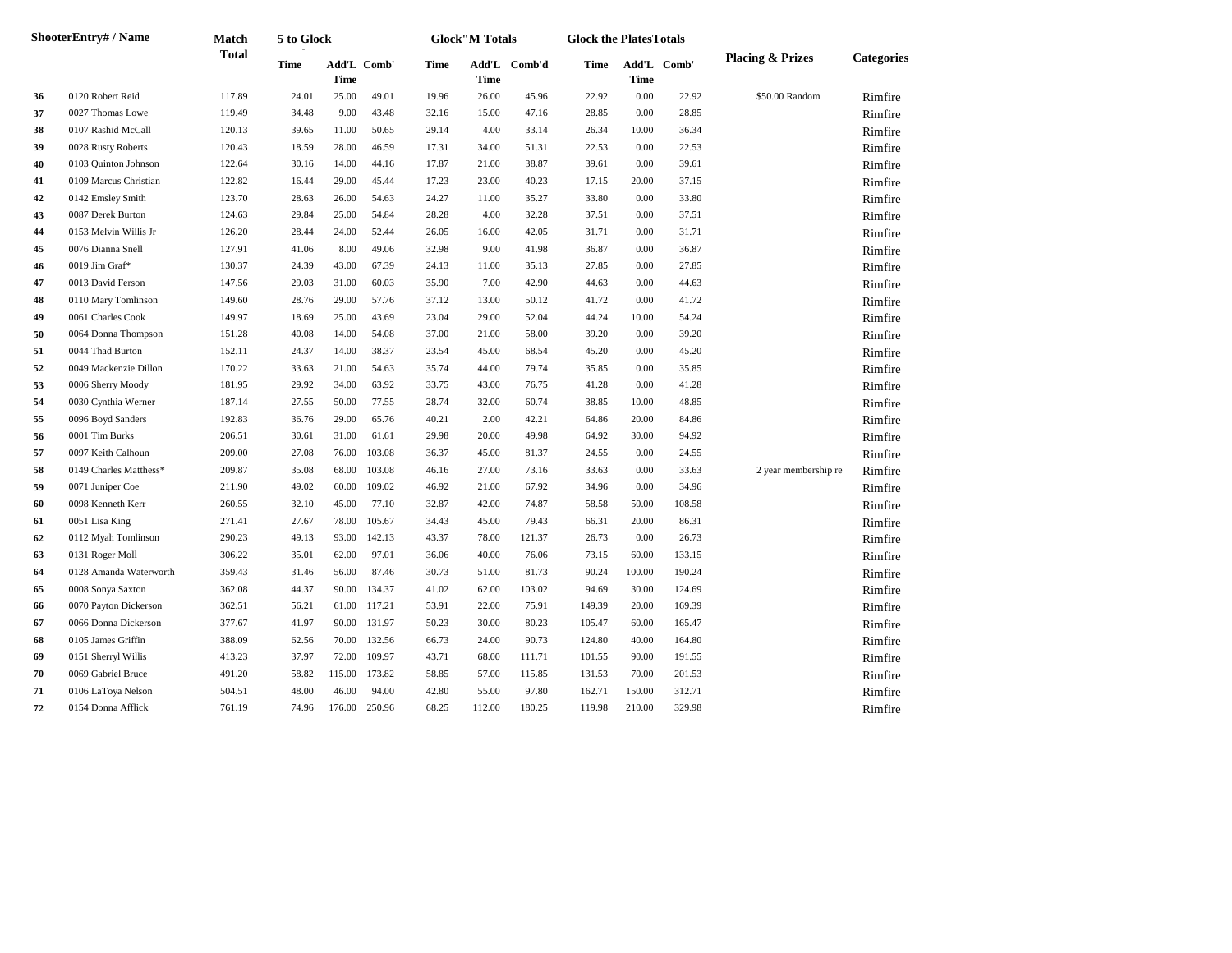#### Final GLOCK Girls' Rankings for the Sweet Home Alabama GLOCK Challenge CAL-21

held at the Central Alabama Gun Club in Shorter, AL

|                  | <b>ShooterEntry# / Name</b> | Match        | 5 to Glock  |                            |        |             | <b>Glock"M Totals</b> |        | <b>Glock the PlatesTotals</b> |             |             |                |                             |
|------------------|-----------------------------|--------------|-------------|----------------------------|--------|-------------|-----------------------|--------|-------------------------------|-------------|-------------|----------------|-----------------------------|
|                  |                             | <b>Total</b> | <b>Time</b> | Add'L Comb'<br><b>Time</b> |        | <b>Time</b> | Add'L<br><b>Time</b>  | Comb'd | <b>Time</b>                   | <b>Time</b> | Add'L Comb' |                | <b>Placing &amp; Prizes</b> |
| $\mathbf{1}$     | 0125 Tina Gibbs             | 89.11        | 20.85       | 15.00                      | 35.85  | 19.82       | 12.00                 | 31.82  | 21.44                         | 0.00        | 21.44       |                | Pistol Place                |
| $\boldsymbol{2}$ | 0116 Tonya Forbus           | 124.56       | 35.90       | 18.00                      | 53.90  | 33.31       | 5.00                  | 38.31  | 32.35                         | 0.00        | 32.35       | $\overline{c}$ | \$100.00 Place              |
| 3                | 0145 Kelly Wilson           | 128.52       | 32.39       | 24.00                      | 56.39  | 33.27       | 13.00                 | 46.27  | 25.86                         | 0.00        | 25.86       | 3              | \$75.00 Place               |
| 4                | 0038 Jamie Sue Sloan        | 136.65       | 30.49       | 27.00                      | 57.49  | 27.34       | 15.00                 | 42.34  | 36.82                         | 0.00        | 36.82       |                |                             |
| 5                | 0050 Mackenzie Dillon       | 143.94       | 36.55       | 29.00                      | 65.55  | 37.70       | 10.00                 | 47.70  | 30.69                         | 0.00        | 30.69       |                |                             |
| 6                | 0133 Melissa Fleshman       | 153.24       | 44.05       | 30.00                      | 74.05  | 38.48       | 9.00                  | 47.48  | 31.71                         | 0.00        | 31.71       |                |                             |
| 7                | 0159 Carol Scott            | 165.40       | 31.29       | 31.00                      | 62.29  | 40.49       | 25.00                 | 65.49  | 37.62                         | 0.00        | 37.62       |                |                             |
| 8                | 0077 Dianna Snell           | 176.46       | 46.03       | 25.00                      | 71.03  | 40.99       | 13.00                 | 53.99  | 41.44                         | 10.00       | 51.44       |                |                             |
| 9                | 0111 Mary Tomlinson         | 189.74       | 35.19       | 51.00                      | 86.19  | 36.65       | 17.00                 | 53.65  | 39.90                         | 10.00       | 49.90       |                |                             |
| 10               | 0048 April Parmer           | 205.93       | 42.69       | 22.00                      | 64.69  | 32.23       | 50.00                 | 82.23  | 59.01                         | 0.00        | 59.01       |                |                             |
| 11               | 0052 Lisa King              | 225.77       | 32.88       | 84.00                      | 116.88 | 41.15       | 34.00                 | 75.15  | 33.74                         | 0.00        | 33.74       |                |                             |
| 12               | 0141 Wendy Prater           | 229.08       | 32.79       | 65.00                      | 97.79  | 32.59       | 36.00                 | 68.59  | 52.70                         | 10.00       | 62.70       |                |                             |
| 13               | 0031 Cynthia Werner         | 249.35       | 35.59       | 88.00                      | 123.59 | 31.72       | 31.00                 | 62.72  | 43.04                         | 20.00       | 63.04       |                |                             |
| 14               | 0007 Sherry Moody           | 252.13       | 33.24       | 66.00                      | 99.24  | 35.04       | 43.00                 | 78.04  | 44.85                         | 30.00       | 74.85       |                |                             |
| 15               | 0065 Donna Thompson         | 289.43       | 46.17       | 59.00                      | 105.17 | 44.45       | 62.00                 | 106.45 | 57.81                         | 20.00       | 77.81       |                |                             |
| 16               | 0084 Szilvia Russell        | 299.97       | 39.98       | 76.00                      | 115.98 | 45.12       | 57.00                 | 102.12 | 81.87                         | 0.00        | 81.87       |                |                             |
| 17               | 0082 Lisa Joiner            | 453.23       | 41.60       | 76.00                      | 117.60 | 42.55       | 52.00                 | 94.55  | 91.08                         | 150.00      | 241.08      |                | <b>Pistol Random</b>        |
| 18               | 0152 Sherryl Willis         | 495.15       | 40.30       | 102.00                     | 142.30 | 49.29       | 45.00                 | 94.29  | 78.56                         | 180.00      | 258.56      |                |                             |
| 19               | 0164 Kinsey Hall            | 549.53       | 55.15       | 148.00                     | 203.15 | 48.39       | 44.00                 | 92.39  | 123.99                        | 130.00      | 253.99      |                |                             |
| 20               | 0132 Natalie Williams       | 570.42       | 59.93       | 163.00                     | 222.93 | 74.30       | 160.00                | 234.30 | 113.19                        | 0.00        | 113.19      |                |                             |
| 21               | 0009 Heather Saxton         | 616.79       | 56.10       | 160.00                     | 216.10 | 44.82       | 70.00                 | 114.82 | 115.87                        | 170.00      | 285.87      |                |                             |
| 22               | 0134 Gina Wilson            | 660.77       | 49.44       | 175.00                     | 224.44 | 76.47       | 39.00                 | 115.47 | 150.86                        | 170.00      | 320.86      |                |                             |
| 23               | 0129 Amanda Waterworth      | 774.11       | 36.01       | 132.00                     | 168.01 | 129.13      | 147.00                | 276.13 | 119.97                        | 210.00      | 329.97      |                |                             |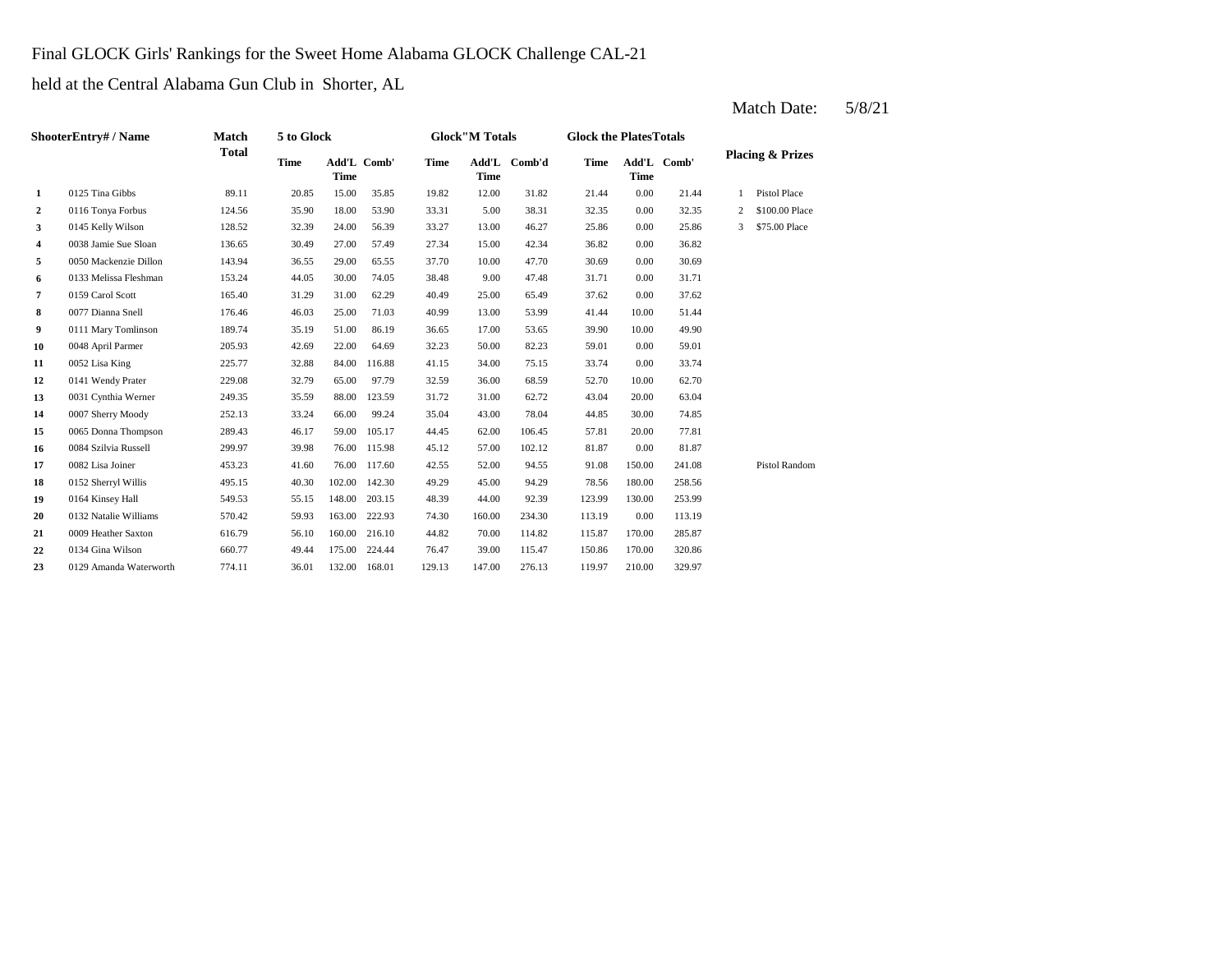### Final Pocket GLOCK Rankings for the Sweet Home Alabama GLOCK Challenge CAL-21

held at the Central Alabama Gun Club in Shorter, AL

|                | ShooterEntry# / Name     | Match<br><b>Total</b> | 5 to Glock  |             |             |       | <b>Glock</b> "M Totals |              | <b>Glock the PlatesTotals</b> |             |             |                |                             |
|----------------|--------------------------|-----------------------|-------------|-------------|-------------|-------|------------------------|--------------|-------------------------------|-------------|-------------|----------------|-----------------------------|
|                | 0040 Tony Boone*         |                       | <b>Time</b> | <b>Time</b> | Add'L Comb' | Time  | <b>Time</b>            | Add'L Comb'd | <b>Time</b>                   | <b>Time</b> | Add'L Comb' |                | <b>Placing &amp; Prizes</b> |
| $\mathbf{1}$   |                          | 42.03                 | 12.63       | 1.00        | 13.63       | 11.66 | 0.00                   | 11.66        | 16.74                         | 0.00        | 16.74       |                | \$50.00 Random              |
| $\overline{2}$ | 0055 Fred King*          | 55.70                 | 10.77       | 10.00       | 20.77       | 12.09 | 5.00                   | 17.09        | 17.84                         | 0.00        | 17.84       |                |                             |
| 3              | 0079 Thomas Fariss*      | 61.65                 | 10.67       | 3.00        | 13.67       | 11.41 | 3.00                   | 14.41        | 13.57                         | 20.00       | 33.57       |                | $\$50.00$ Random            |
| 4              | 0057 Matthew Hunady*     | 65.05                 | 13.34       | 10.00       | 23.34       | 13.24 | 2.00                   | 15.24        | 16.47                         | 10.00       | 26.47       | 1              | <b>Pistol Place</b>         |
| 5              | 0033 Wallace Knight*     | 65.17                 | 15.20       | 4.00        | 19.20       | 14.00 | 2.00                   | 16.00        | 19.97                         | 10.00       | 29.97       |                |                             |
| 6              | 0002 Charles Stokes* Jr. | 70.55                 | 14.50       | 12.00       | 26.50       | 14.94 | 7.00                   | 21.94        | 22.11                         | 0.00        | 22.11       |                |                             |
| 7              | 0137 Frank Howell*       | 70.88                 | 13.87       | 9.00        | 22.87       | 13.94 | 2.00                   | 15.94        | 22.07                         | 10.00       | 32.07       |                |                             |
| 8              | 0075 Karl Snell          | 73.14                 | 17.70       | 4.00        | 21.70       | 20.30 | 2.00                   | 22.30        | 29.14                         | 0.00        | 29.14       | $\mathbf{1}$   | <b>Pistol Place</b>         |
| 9              | 0020 Jim Graf*           | 77.30                 | 15.75       | 7.00        | 22.75       | 16.88 | 0.00                   | 16.88        | 27.67                         | 10.00       | 37.67       |                | \$50.00 Random              |
| 10             | 0073 Michael Miyaji*     | 81.59                 | 13.92       | 4.00        | 17.92       | 16.28 | 3.00                   | 19.28        | 24.39                         | 20.00       | 44.39       |                |                             |
| 11             | 0047 John McGahee        | 82.61                 | 15.73       | 8.00        | 23.73       | 17.42 | 0.00                   | 17.42        | 31.46                         | 10.00       | 41.46       | 2              | \$75.00 Place               |
| 12             | 0121 Robert Reid         | 84.47                 | 15.97       | 5.00        | 20.97       | 16.57 | 4.00                   | 20.57        | 22.93                         | 20.00       | 42.93       | $\overline{3}$ | <b>ETool Place</b>          |
| 13             | 0114 James Wallis* Jr.   | 93.52                 | 19.79       | 10.00       | 29.79       | 20.10 | 2.00                   | 22.10        | 31.63                         | 10.00       | 41.63       |                |                             |
| 14             | 0068 David Dickerson     | 95.57                 | 19.66       | 30.00       | 49.66       | 15.48 | 2.00                   | 17.48        | 28.43                         | 0.00        | 28.43       |                |                             |
| 15             | 0150 Bret Lankford*      | 103.87                | 16.75       | 8.00        | 24.75       | 20.96 | 6.00                   | 26.96        | 32.16                         | 20.00       | 52.16       |                | \$50.00 Random              |
| 16             | 0090 Steve Dorman        | 106.67                | 14.08       | 4.00        | 18.08       | 18.96 | 4.00                   | 22.96        | 25.63                         | 40.00       | 65.63       |                |                             |
| 17             | 0016 Chris John          | 107.87                | 28.38       | 8.00        | 36.38       | 27.00 | 4.00                   | 31.00        | 40.49                         | 0.00        | 40.49       |                |                             |
| 18             | 0036 James Garner*       | 117.45                | 16.20       | 11.00       | 27.20       | 14.45 | 2.00                   | 16.45        | 23.80                         | 50.00       | 73.80       |                |                             |
| 19             | 0156 Saldor Swenson      | 119.32                | 16.27       | 26.00       | 42.27       | 17.93 | 7.00                   | 24.93        | 32.12                         | 20.00       | 52.12       |                |                             |
| 20             | 0155 Randy Eubanks       | 140.15                | 14.72       | 9.00        | 23.72       | 16.90 | 13.00                  | 29.90        | 26.53                         | 60.00       | 86.53       |                |                             |
| 21             | 0101 Don Bailey          | 141.66                | 19.00       | 15.00       | 34.00       | 20.88 | 18.00                  | 38.88        | 38.78                         | 30.00       | 68.78       |                |                             |
| 22             | 0140 Robert Jenkins      | 154.41                | 17.93       | 6.00        | 23.93       | 18.78 | 3.00                   | 21.78        | 38.70                         | 70.00       | 108.70      |                |                             |
| 23             | 0029 Rusty Roberts       | 189.31                | 13.94       | 16.00       | 29.94       | 12.34 | 24.00                  | 36.34        | 23.03                         | 100.00      | 123.03      |                |                             |
| 24             | 0092 Trey King           | 215.67                | 20.85       | 15.00       | 35.85       | 25.27 | 5.00                   | 30.27        | 39.55                         | 110.00      | 149.55      |                |                             |
| 25             | 0088 Derek Burton        | 234.07                | 24.20       | 14.00       | 38.20       | 20.41 | 18.00                  | 38.41        | 27.46                         | 130.00      | 157.46      |                |                             |
| 26             | 0062 Charles Cook        | 242.67                | 14.66       | 40.00       | 54.66       | 24.24 | 34.00                  | 58.24        | 49.77                         | 80.00       | 129.77      |                |                             |
| 27             | 0004 John Moody          | 263.27                | 15.91       | 19.00       | 34.91       | 20.32 | 5.00                   | 25.32        | 43.04                         | 160.00      | 203.04      |                |                             |
| 28             | 0083 Szilvia Russell     | 304.46                | 23.69       | 8.00        | 31.69       | 37.53 | 41.00                  | 78.53        | 64.24                         | 130.00      | 194.24      |                |                             |
| 29             | 0130 Charles Hammett     | 314.26                | 26.67       | 28.00       | 54.67       | 35.47 | 25.00                  | 60.47        | 59.12                         | 140.00      | 199.12      |                |                             |
| 30             | 0163 Kinsey Hall         | 423.68                | 30.20       | 96.00       | 126.20      | 44.05 | 41.00                  | 85.05        | 82.43                         | 130.00      | 212.43      |                | \$50.00 Random              |
| 31             | 0157 Sledge Fyfe III     | 596.58                | 299.97      | 150.00      | 449.97      | 25.86 | 12.00                  | 37.86        | 38.75                         | 70.00       | 108.75      |                |                             |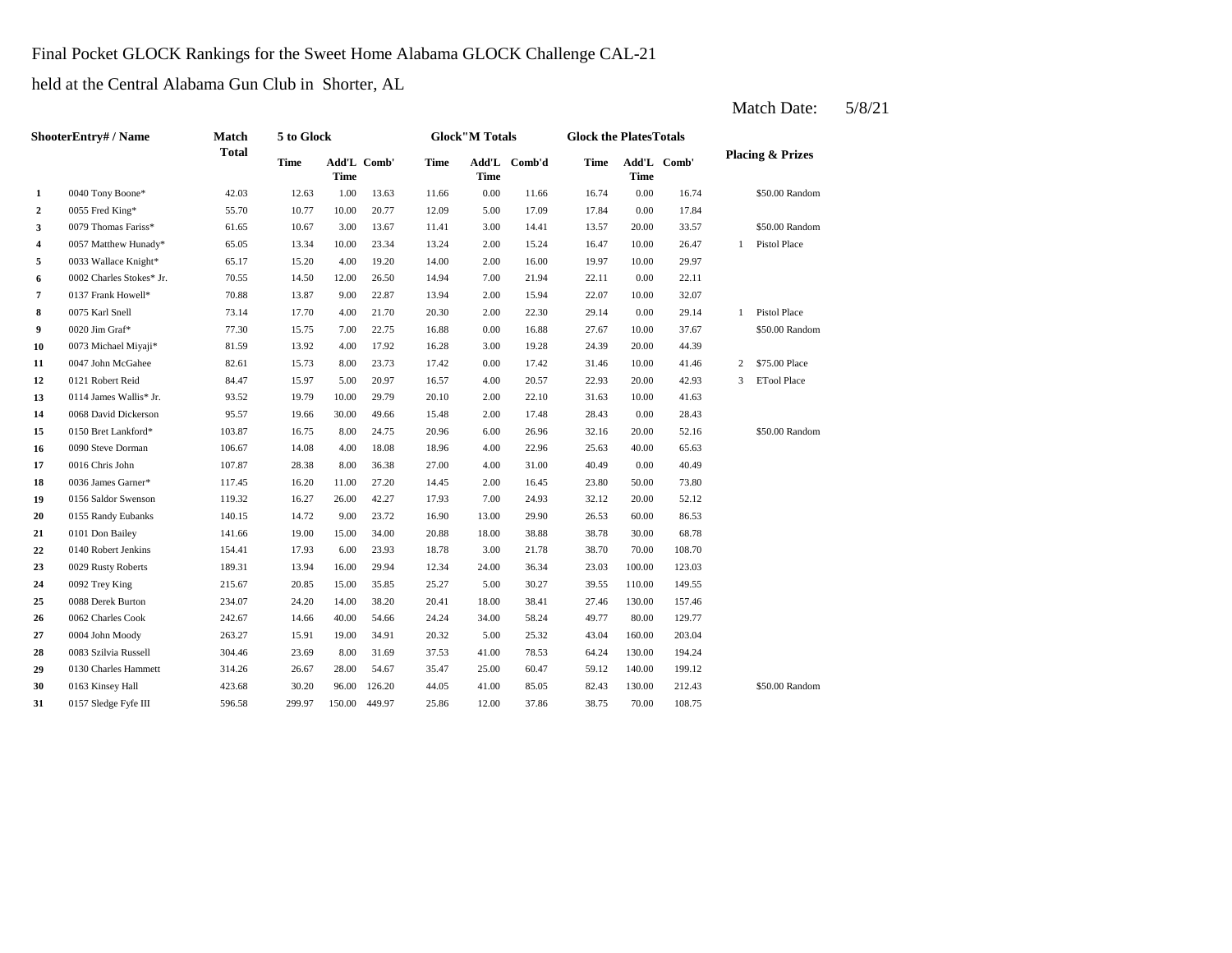### Final Stock GLOCK MOS Rankings for the Sweet Home Alabama GLOCK Challenge CAL-21

held at the Central Alabama Gun Club in Shorter, AL

|                  | <b>ShooterEntry#/Name</b> | <b>Match</b> | 5 to Glock  |             |             |             | <b>Glock"M Totals</b> |              | <b>Glock the PlatesTotals</b> |             |             |              |                             |
|------------------|---------------------------|--------------|-------------|-------------|-------------|-------------|-----------------------|--------------|-------------------------------|-------------|-------------|--------------|-----------------------------|
|                  |                           | <b>Total</b> | <b>Time</b> | <b>Time</b> | Add'L Comb' | <b>Time</b> | <b>Time</b>           | Add'L Comb'd | <b>Time</b>                   | <b>Time</b> | Add'L Comb' |              | <b>Placing &amp; Prizes</b> |
| $\mathbf{1}$     | 0086 Brad Balsley*        | 38.21        | 17.32       | 1.00        | 18.32       | 10.49       | 2.00                  | 12.49        | 7.40                          | 0.00        | 7.40        |              |                             |
| $\boldsymbol{2}$ | 0041 Tony Boone*          | 45.27        | 18.01       | 0.00        | 18.01       | 15.20       | 0.00                  | 15.20        | 12.06                         | 0.00        | 12.06       |              |                             |
| 3                | 0080 Thomas Fariss*       | 51.37        | 18.75       | 5.00        | 23.75       | 15.75       | 2.00                  | 17.75        | 9.87                          | 0.00        | 9.87        |              |                             |
| 4                | 0058 Matthew Hunady*      | 61.84        | 20.21       | 7.00        | 27.21       | 16.90       | 3.00                  | 19.90        | 14.73                         | 0.00        | 14.73       |              |                             |
| 5                | 0074 Michael Miyaji*      | 63.92        | 20.76       | 5.00        | 25.76       | 17.39       | 4.00                  | 21.39        | 16.77                         | 0.00        | 16.77       | $\mathbf{1}$ | Pistol Place                |
| 6                | 0060 James Mielnik*       | 64.57        | 21.00       | 1.00        | 22.00       | 15.71       | 13.00                 | 28.71        | 13.86                         | 0.00        | 13.86       |              |                             |
| 7                | 0034 Wallace Knight*      | 67.32        | 25.59       | 1.00        | 26.59       | 18.30       | 5.00                  | 23.30        | 17.43                         | 0.00        | 17.43       |              |                             |
| 8                | 0037 James Garner*        | 67.70        | 22.75       | 6.00        | 28.75       | 18.13       | 4.00                  | 22.13        | 16.82                         | 0.00        | 16.82       |              |                             |
| 9                | 0095 Ramiro Macias        | 68.35        | 14.86       | 12.00       | 26.86       | 14.26       | 15.00                 | 29.26        | 12.23                         | 0.00        | 12.23       | $\mathbf{1}$ | Pistol Place                |
| 10               | 0138 Frank Howell*        | 69.57        | 23.89       | 8.00        | 31.89       | 18.48       | 3.00                  | 21.48        | 16.20                         | 0.00        | 16.20       |              |                             |
| 11               | 0162 Shukhrat Artikov     | 70.82        | 24.59       | 3.00        | 27.59       | 23.30       | 4.00                  | 27.30        | 15.93                         | 0.00        | 15.93       | 2            | \$75,00 Place               |
| 12               | 0158 Brian Glenn          | 71.37        | 22.52       | 12.00       | 34.52       | 18.51       | 1.00                  | 19.51        | 17.34                         | 0.00        | 17.34       | 3            | <b>ETool Place</b>          |
| 13               | 0043 Paul Dillon*         | 83.55        | 16.85       | 24.00       | 40.85       | 14.31       | 12.00                 | 26.31        | 16.39                         | 0.00        | 16.39       |              |                             |
| 14               | 0063 Paul Harrison*       | 84.16        | 22.28       | 17.00       | 39.28       | 22.59       | 4.00                  | 26.59        | 18.29                         | 0.00        | 18.29       |              |                             |
| 15               | 0123 Rick Gibbs           | 84.20        | 24.09       | 18.00       | 42.09       | 19.62       | 4.00                  | 23.62        | 18.49                         | 0.00        | 18.49       |              |                             |
| 16               | 0005 John Moody           | 91.42        | 23.77       | 13.00       | 36.77       | 23.48       | 11.00                 | 34.48        | 20.17                         | 0.00        | 20.17       |              |                             |
| 17               | 0021 Jim Graf*            | 91.72        | 30.24       | 2.00        | 32.24       | 28.98       | 4.00                  | 32.98        | 26.50                         | 0.00        | 26.50       |              |                             |
| 18               | 0045 Thad Burton          | 95.43        | 26.64       | 5.00        | 31.64       | 28.71       | 8.00                  | 36.71        | 27.08                         | 0.00        | 27.08       |              |                             |
| 19               | 0115 Marcus Christian     | 101.22       | 21.48       | 16.00       | 37.48       | 21.67       | 20.00                 | 41.67        | 22.07                         | 0.00        | 22.07       |              |                             |
| 20               | 0147 Shannon McGill*      | 110.44       | 24.97       | 26.00       | 50.97       | 23.81       | 14.00                 | 37.81        | 21.66                         | 0.00        | 21.66       |              |                             |
| 21               | 0108 Charles Mitchell     | 124.28       | 28.01       | 40.00       | 68.01       | 29.33       | 3.00                  | 32.33        | 23.94                         | 0.00        | 23.94       |              |                             |
| 22               | 0099 Kenneth Kerr         | 144.17       | 32.99       | 26.00       | 58.99       | 38.33       | 13.00                 | 51.33        | 33.85                         | 0.00        | 33.85       |              |                             |
| 23               | 0081 JJ Faro              | 181.91       | 34.26       | 46.00       | 80.26       | 44.20       | 18.00                 | 62.20        | 39.45                         | 0.00        | 39.45       |              | \$50.00 Random              |
| 24               | 0144 Todd McCollum        | 182.24       | 38.53       | 55.00       | 93.53       | 34.48       | 20.00                 | 54.48        | 34.23                         | 0.00        | 34.23       |              |                             |
| 25               | 0102 Don Bailey           | 193.77       | 31.05       | 17.00       | 48.05       | 30.31       | 37.00                 | 67.31        | 48.41                         | 30.00       | 78.41       |              |                             |
| 26               | 0053 Bradley Buehler      | 196.41       | 39.68       | 41.00       | 80.68       | 42.18       | 38.00                 | 80.18        | 35.55                         | 0.00        | 35.55       |              |                             |
| 27               | 0100 Ben Wouters          | 204.33       | 53.97       | 27.00       | 80.97       | 46.46       | 19.00                 | 65.46        | 47.90                         | 10.00       | 57.90       |              |                             |
| 28               | 0160 Blake Wheless        | 208.80       | 29.33       | 42.00       | 71.33       | 30.30       | 33.00                 | 63.30        | 44.17                         | 30.00       | 74.17       |              |                             |
| 29               | 0127 Glenn Waterworth     | 238.80       | 23.90       | 88.00       | 111.90      | 18.44       | 20.00                 | 38.44        | 38.46                         | 50.00       | 88.46       |              |                             |
| 30               | 0018 Joseph Brendemuehl   | 367.02       | 48.02       | 48.00       | 96.02       | 77.63       | 19.00                 | 96.63        | 64.37                         | 110.00      | 174.37      |              |                             |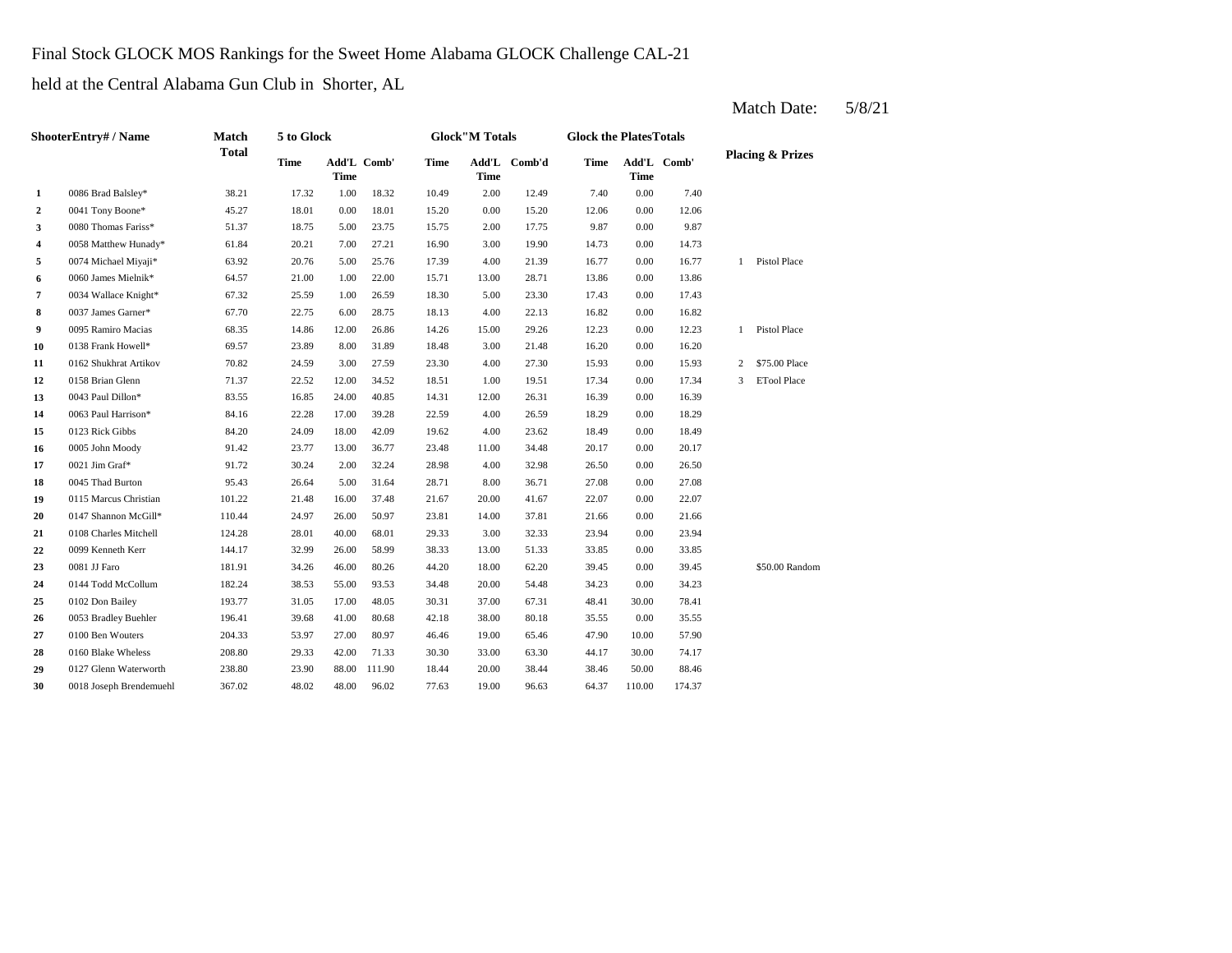#### **Final Team Rankings for the GGSM-CAL-21**

#### **held at the Central Alabama Gun Club in Shorter, AL**

| <b>GLOCK Girls</b><br>Standing | Score  | <b>Team Name</b>   | <b>Team Members</b>                      |
|--------------------------------|--------|--------------------|------------------------------------------|
|                                | 590.59 | <b>GLOCK Girls</b> | Tina Gibbs, Sherry Moody, Cynthia Werner |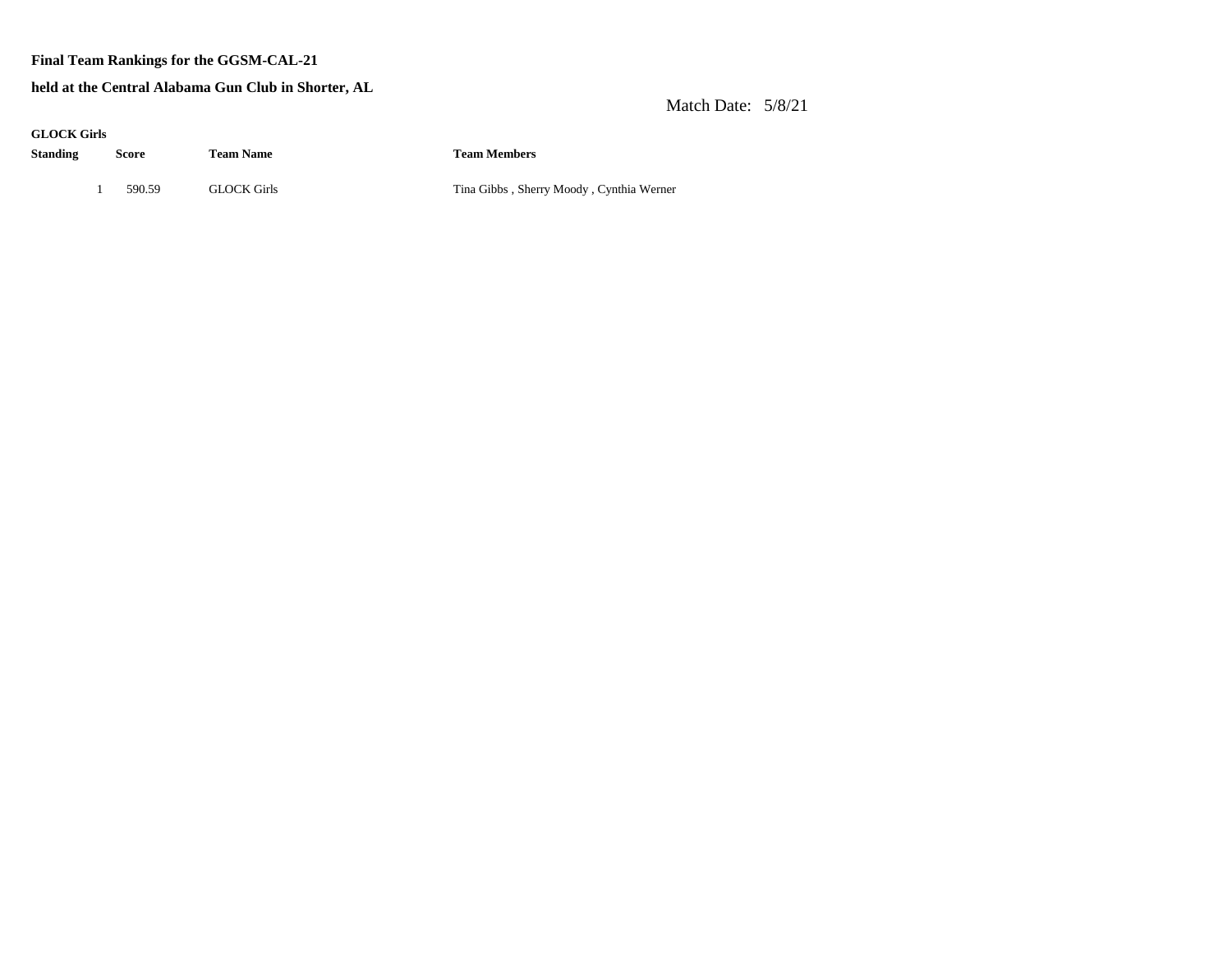**The following scores have not been included in the above results due to administrative issues or scoring errors Please call the GSSF office (770) 437-4718 as soon as possible for further clarification. Thank you.**

**Shooters who did not finish the match...**

#### **Shooters who did not show**

- 1 0010 **1** Regina Turner
- 2 0011 **2** Regina Turner
- 0012 **3** David Turner
- 4 0117 **4** Merlin Harrison
- 5 0017 **5** Patricia Temple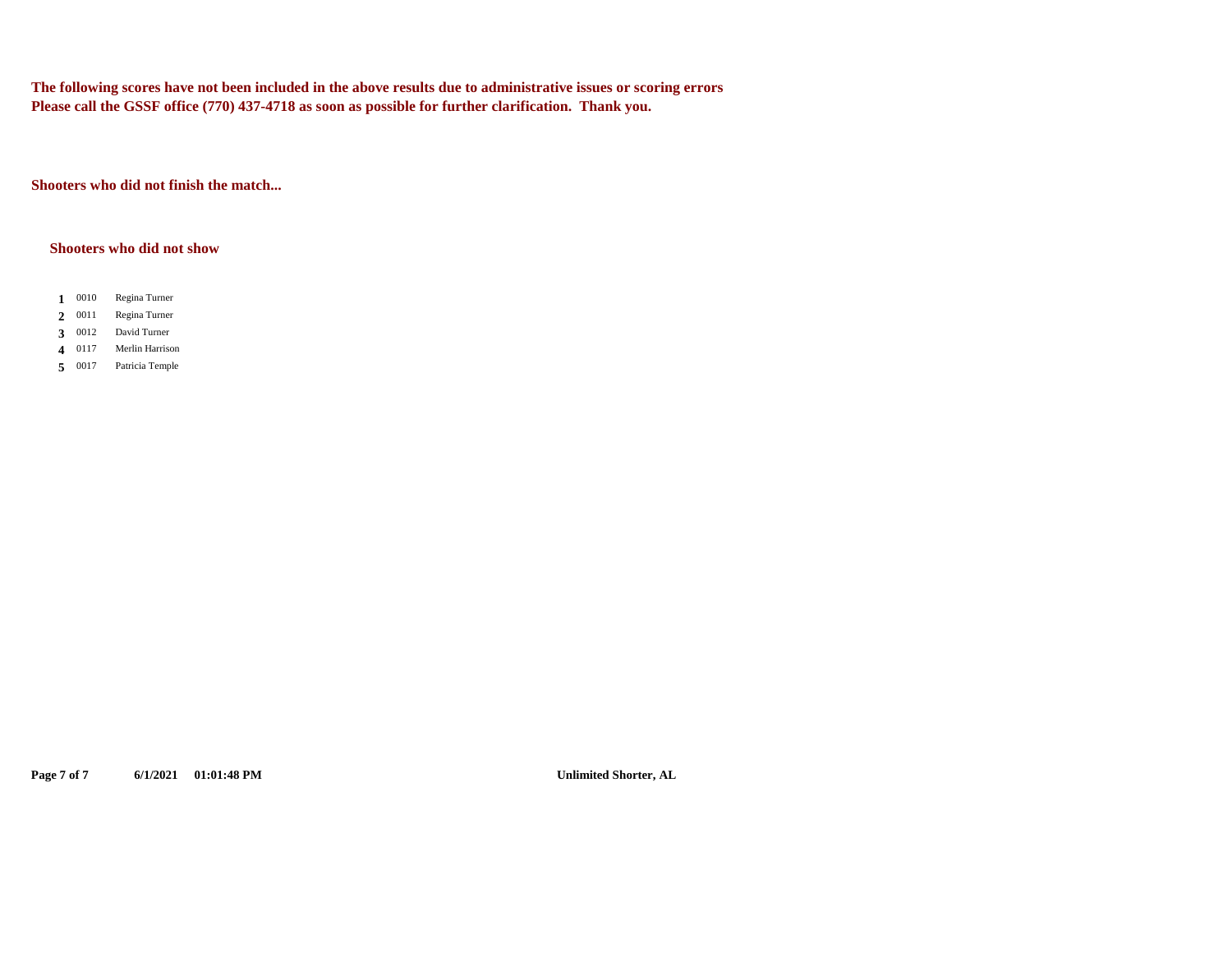### Final Civilian Rankings for the Sweet Home Alabama GLOCK Challenge IX

|                | ShooterEntry# / Name       | Match        | 5 to Glock Totals |       |              |             | <b>Glock"M Totals</b> |              | <b>Glock the PlatesTotals</b> |          |              |                |                             |                            |
|----------------|----------------------------|--------------|-------------------|-------|--------------|-------------|-----------------------|--------------|-------------------------------|----------|--------------|----------------|-----------------------------|----------------------------|
|                | 0289 Shukhrat Artikov<br>1 | <b>Total</b> | Time              | Time  | Add'L Comb'd | <b>Time</b> | Time                  | Add'L Comb'd | Time                          | Time     | Add'L Comb'd |                | <b>Placing &amp; Prizes</b> | <b>Categories</b>          |
|                |                            | 75.07        | 24.10             | 8.00  | 32.10        | 23.63       | 1.00                  | 24.63        | 18.34                         | 0.00     | 18.34        | $\mathbf{1}$   | Pistol Place                | Senior                     |
| 1              |                            | 75.07        | 24.10             | 8.00  | 32.10        | 23.63       | 1.00                  | 24.63        | 18.34                         | $0.00\,$ | 18.34        |                | 75 Senior                   | Senior                     |
| $\mathbf{2}$   | 0092 John McGahee          | 77.79        | 23.94             | 8.00  | 31.94        | 21.19       | 6.00                  | 27.19        | 18.66                         | 0.00     | 18.66        | $\overline{2}$ | $100\ \mathrm{Place}$       | Senior                     |
| 3              | 0240 Robert Smith          | 78.35        | 16.59             | 18.00 | 34.59        | 16.03       | 8.00                  | 24.03        | 19.73                         | 0.00     | 19.73        | 3              | 75 Place                    |                            |
| 4              | 0233 Brian Thompson        | 85.19        | 20.48             | 15.00 | 35.48        | 20.23       | 9.00                  | 29.23        | 20.48                         | 0.00     | 20.48        |                |                             |                            |
| 5              | 0122 David Dickerson       | 85.24        | 22.61             | 14.00 | 36.61        | 21.61       | 4.00                  | 25.61        | 23.02                         | 0.00     | 23.02        |                |                             |                            |
| 6              | 0225 Carl Wilson           | 90.79        | 22.12             | 21.00 | 43.12        | 17.10       | 5.00                  | 22.10        | 25.57                         | 0.00     | 25.57        |                |                             | Senior                     |
| $\overline{7}$ | 0166 Quinton Johnson       | 91.26        | 26.89             | 10.00 | 36.89        | 20.89       | 7.00                  | 27.89        | 26.48                         | 0.00     | 26.48        |                |                             |                            |
| 8              | 0196 Brett Browning        | 95.85        | 29.35             | 15.00 | 44.35        | 24.25       | 3.00                  | 27.25        | 24.25                         | 0.00     | 24.25        |                |                             | Senior                     |
| 9              | 0003 John Moody            | 98.52        | 22.20             | 8.00  | 30.20        | 19.57       | 19.00                 | 38.57        | 29.75                         | 0.00     | 29.75        |                | 75 Super Senior             | Challenged, Super Senior   |
| 9              |                            | 98.52        | 22.20             | 8.00  | 30.20        | 19.57       | 19.00                 | 38.57        | 29.75                         | 0.00     | 29.75        |                | 75 Challenged               | Challenged, Super Senior   |
| 10             | 0280 Saldor Swenson        | 99.24        | 25.48             | 14.00 | 39.48        | 22.81       | 11.00                 | 33.81        | 25.95                         | 0.00     | 25.95        |                |                             | Super Senior               |
| 11             | 0042 Jeff Robinson         | 99.47        | 22.13             | 15.00 | 37.13        | 20.61       | 7.00                  | 27.61        | 24.73                         | 10.00    | 34.73        |                |                             | Senior                     |
| 12             | 0049 Tony Landenwich       | 99.66        | 34.16             | 5.00  | 39.16        | 32.88       | 6.00                  | 38.88        | 21.62                         | 0.00     | 21.62        |                |                             | Super Senior               |
| 13             | 0079 Mark Werner           | 99.89        | 21.31             | 18.00 | 39.31        | 20.66       | 15.00                 | 35.66        | 24.92                         | $0.00\,$ | 24.92        |                |                             |                            |
| 14             | 0287 Gerald Bonds          | 106.31       | 30.22             | 12.00 | 42.22        | 28.34       | 12.00                 | 40.34        | 23.75                         | 0.00     | 23.75        |                |                             | Super Senior               |
| 15             | 0144 Derek Burton          | 106.69       | 36.43             | 7.00  | 43.43        | 28.59       | 7.00                  | 35.59        | 27.67                         | 0.00     | 27.67        |                |                             |                            |
| 16             | 0239 Brandon Prater        | 111.40       | 24.66             | 12.00 | 36.66        | 19.90       | 18.00                 | 37.90        | 36.84                         | 0.00     | 36.84        |                |                             |                            |
| 17             | 0095 Thad Burton           | 111.55       | 27.66             | 12.00 | 39.66        | 32.97       | 10.00                 | 42.97        | 28.92                         | 0.00     | 28.92        |                |                             | Super Senior               |
| 18             | 0277 Randy Eubanks         | 111.92       | 24.48             | 24.00 | 48.48        | 21.79       | 17.00                 | 38.79        | 24.65                         | 0.00     | 24.65        |                |                             | Super Senior               |
| 19             | 0031 Marcus Christian      | 112.07       | 22.74             | 37.00 | 59.74        | 20.16       | 7.00                  | 27.16        | 25.17                         | 0.00     | 25.17        |                |                             |                            |
| 20             | 0258 Joe Peel              | 113.22       | 25.51             | 23.00 | 48.51        | 20.76       | 24.00                 | 44.76        | 19.95                         | 0.00     | 19.95        |                |                             |                            |
| 21             | 0112 James Bolling         | 114.58       | 24.80             | 21.00 | 45.80        | 25.05       | 17.00                 | 42.05        | 26.73                         | 0.00     | 26.73        |                | 50 Random                   | Super Senior               |
| 22             | 0141 John McCall           | 116.42       | 26.51             | 28.00 | 54.51        | 23.14       | 10.00                 | 33.14        | 28.77                         | 0.00     | 28.77        |                |                             |                            |
| 23             | 0026 Joseph Brendemuehl    | 120.10       | 32.74             | 22.00 | 54.74        | 29.22       | 7.00                  | 36.22        | 29.14                         | 0.00     | 29.14        |                |                             |                            |
| 24             | 0170 Rashid McCall         | 122.21       | 47.07             | 11.00 | 58.07        | 35.28       | 4.00                  | 39.28        | 24.86                         | 0.00     | 24.86        |                | 50 Random                   |                            |
| 25             | 0167 Anthony Beach         | 123.86       | 43.61             | 9.00  | 52.61        | 20.72       | 20.00                 | 40.72        | 30.53                         | 0.00     | 30.53        |                |                             |                            |
| 26             | 0024 Jerome LaPointe       | 126.27       | 22.88             | 25.00 | 47.88        | 26.64       | 25.00                 | 51.64        | 26.75                         | 0.00     | 26.75        |                |                             | Senior                     |
| 27             | 0152 Robert Faber          | 133.94       | 30.33             | 31.00 | 61.33        | 26.58       | 11.00                 | 37.58        | 35.03                         | 0.00     | 35.03        |                |                             | Senior                     |
| 28             | 0272 Melvin Willis Jr      | 138.61       | 30.76             | 30.00 | 60.76        | 27.11       | 20.00                 | 47.11        | 30.74                         | 0.00     | 30.74        |                |                             |                            |
| 29             | 0076 Jamie Sue Sloan       | 140.14       | 31.58             | 27.00 | 58.58        | 28.47       | 8.00                  | 36.47        | 35.09                         | 10.00    | 45.09        |                | 75 Adult Female             | Adult Female, Super Senior |
| 30             | 0059 Thomas Lowe           | 144.66       | 37.73             | 24.00 | 61.73        | 34.55       | 12.00                 | 46.55        | 36.38                         | 0.00     | 36.38        |                |                             | Senior                     |
| 31             | 0126 Todd McGahee          | 146.34       | 22.60             | 58.00 | 80.60        | 21.58       | 26.00                 | 47.58        | 18.16                         | 0.00     | 18.16        |                |                             |                            |
| 32             | 0098 Mackenzie Dillon      | 147.66       | 31.89             | 35.00 | 66.89        | 33.41       | 16.00                 | 49.41        | 31.36                         | 0.00     | 31.36        |                |                             | <b>Adult Female</b>        |
| 33             | 0174 Theodore Foreman II   | 153.90       | 27.80             | 35.00 | 62.80        | 30.54       | 33.00                 | 63.54        | 27.56                         | 0.00     | 27.56        |                |                             |                            |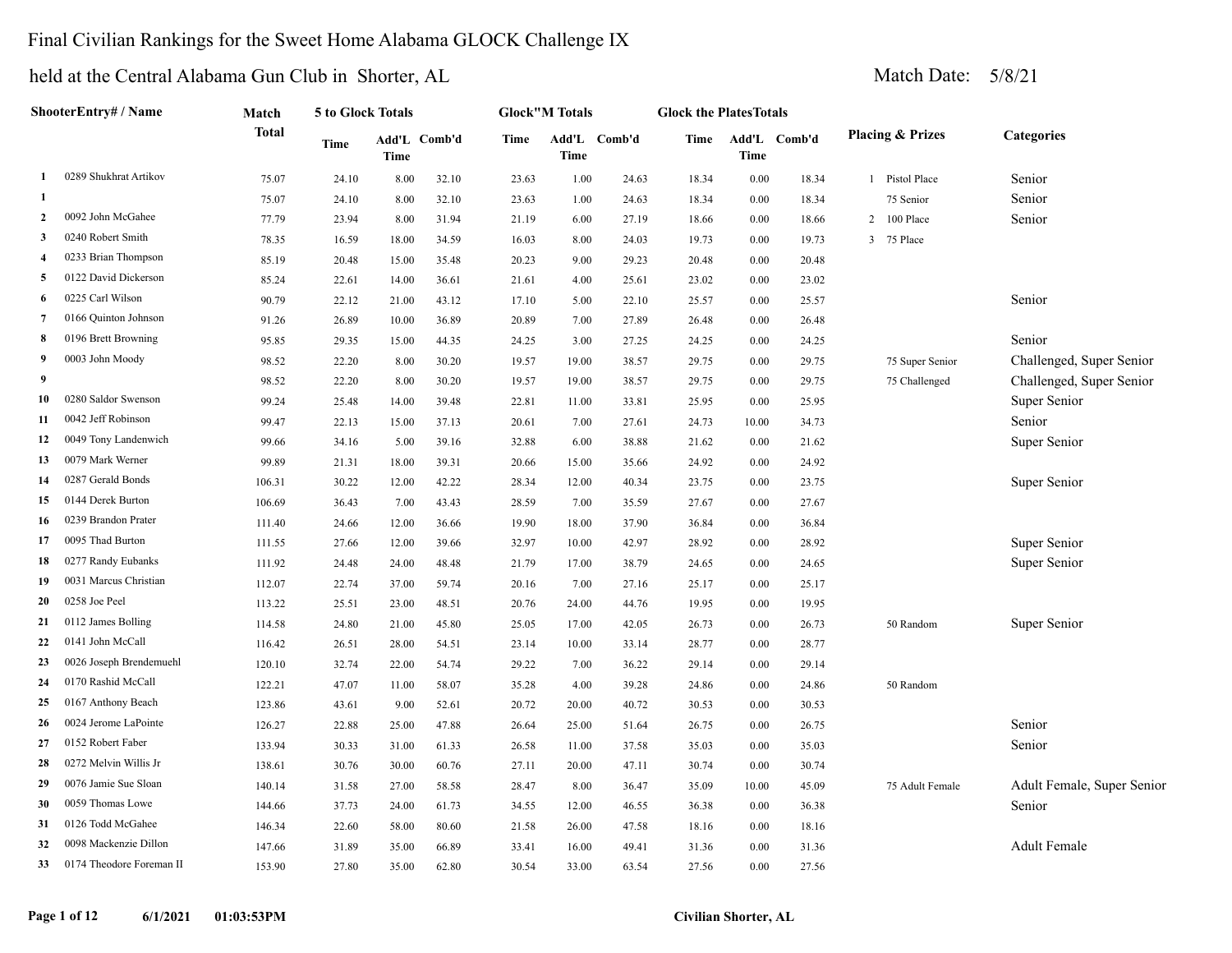|    | ShooterEntry# / Name     | Match        | 5 to Glock Totals |                      |        |        | <b>Glock</b> "M Totals |              | <b>Glock the PlatesTotals</b> |        |              |                             |                      |
|----|--------------------------|--------------|-------------------|----------------------|--------|--------|------------------------|--------------|-------------------------------|--------|--------------|-----------------------------|----------------------|
|    | 0181 Amin Khan           | <b>Total</b> | Time              | Add'L Comb'd<br>Time |        | Time   | Time                   | Add'L Comb'd | Time                          | Time   | Add'L Comb'd | <b>Placing &amp; Prizes</b> | <b>Categories</b>    |
| 34 |                          | 154.37       | 44.42             | 13.00                | 57.42  | 44.00  | 19.00                  | 63.00        | 33.95                         | 0.00   | 33.95        |                             | Super Senior         |
| 35 | 0285 David Scott         | 165.66       | 26.01             | 30.00                | 56.01  | 22.20  | 33.00                  | 55.20        | 44.45                         | 10.00  | 54.45        |                             | Super Senior         |
| 36 | 0012 David Ferson        | 169.68       | 32.77             | 48.00                | 80.77  | 33.35  | 17.00                  | 50.35        | 38.56                         | 0.00   | 38.56        |                             | Super Senior         |
| 37 | 0186 Robert Williams     | 174.17       | 37.90             | 18.00                | 55.90  | 29.95  | 33.00                  | 62.95        | 35.32                         | 20.00  | 55.32        |                             |                      |
| 38 | 0283 Sledge Fyfe III     | 181.43       | 35.08             | 39.00                | 74.08  | 37.09  | 4.00                   | 41.09        | 56.26                         | 10.00  | 66.26        |                             |                      |
| 39 | 0190 Dennis Greathouse   | 190.67       | 38.71             | 50.00                | 88.71  | 36.65  | 8.00                   | 44.65        | 57.31                         | 0.00   | 57.31        |                             | Super Senior         |
| 40 | 0262 Alfred Howell       | 191.85       | 36.41             | 38.00                | 74.41  | 37.15  | 29.00                  | 66.15        | 41.29                         | 10.00  | 51.29        |                             |                      |
| 41 | 0001 Tim Burks           | 199.82       | 40.19             | 7.00                 | 47.19  | 29.90  | 10.00                  | 39.90        | 62.73                         | 50.00  | 112.73       |                             |                      |
| 42 | 0029 William Brendemuehl | 202.57       | 28.04             | 31.00                | 59.04  | 26.30  | 26.00                  | 52.30        | 41.23                         | 50.00  | 91.23        |                             | Super Senior         |
| 43 | 0238 James Sweatman      | 210.60       | 31.67             | 47.00                | 78.67  | 25.88  | 26.00                  | 51.88        | 60.05                         | 20.00  | 80.05        |                             |                      |
| 44 | 0146 O. Scott Key        | 222.49       | 36.16             | 79.00                | 115.16 | 41.78  | 29.00                  | 70.78        | 36.55                         | 0.00   | 36.55        |                             | Super Senior         |
| 45 | 0201 Matt Russell        | 226.61       | 29.46             | 79.00                | 108.46 | 24.08  | 43.00                  | 67.08        | 41.07                         | 10.00  | 51.07        |                             |                      |
| 46 | 0121 Donna Thompson      | 227.48       | 55.41             | 45.00                | 100.41 | 45.65  | 29.00                  | 74.65        | 52.42                         | 0.00   | 52.42        |                             | Adult Female, Senior |
| 47 | 0171 Logan Luckie        | 228.05       | 23.68             | 88.00                | 111.68 | 24.23  | 59.00                  | 83.23        | 33.14                         | 0.00   | 33.14        |                             |                      |
| 48 | 0202 Clay Russell        | 229.10       | 28.99             | 89.00                | 117.99 | 32.11  | 34.00                  | 66.11        | 45.00                         | 0.00   | 45.00        |                             |                      |
| 49 | 0097 Stephen Parmer      | 231.73       | 43.09             | 52.00                | 95.09  | 43.72  | 24.00                  | 67.72        | 48.92                         | 20.00  | 68.92        |                             | Senior               |
| 50 | 0114 Charles Cook        | 232.35       | 24.53             | 110.00               | 134.53 | 26.75  | 26.00                  | 52.75        | 45.07                         | 0.00   | 45.07        |                             | Super Senior         |
| 51 | 0229 Andrew Howell       | 237.04       | 33.59             | 54.00                | 87.59  | 36.92  | 73.00                  | 109.92       | 39.53                         | 0.00   | 39.53        |                             |                      |
| 52 | 0273 Gregory Afflick     | 252.39       | 30.68             | 67.00                | 97.68  | 37.27  | 19.00                  | 56.27        | 58.44                         | 40.00  | 98.44        |                             |                      |
| 53 | 0228 Tim Howell          | 269.00       | 30.75             | 85.00                | 115.75 | 43.06  | 35.00                  | 78.06        | 65.19                         | 10.00  | 75.19        |                             |                      |
| 54 | 0168 James Griffin       | 288.29       | 59.36             | 71.00                | 130.36 | 62.90  | 11.00                  | 73.90        | 54.03                         | 30.00  | 84.03        |                             |                      |
| 55 | 0241 Mark Pattillo       | 301.61       | 21.14             | 67.00                | 88.14  | 23.59  | 24.00                  | 47.59        | 55.88                         | 110.00 | 165.88       |                             |                      |
| 56 | 0035 Tab Choate          | 302.55       | 47.15             | 82.00                | 129.15 | 57.17  | 57.00                  | 114.17       | 59.23                         | 0.00   | 59.23        |                             | Senior               |
| 57 | 0161 Richard Bailey      | 356.07       | 42.99             | 103.00               | 145.99 | 40.55  | 42.00                  | 82.55        | 97.53                         | 30.00  | 127.53       |                             | Senior               |
| 58 | 0153 Joseph Wong         | 360.56       | 29.59             | 94.00                | 123.59 | 37.16  | 12.00                  | 49.16        | 77.81                         | 110.00 | 187.81       | 2 year membership renew     |                      |
| 59 | 0259 Caleb Kornosky      | 415.57       | 31.17             | 70.00                | 101.17 | 36.12  | 97.00                  | 133.12       | 61.28                         | 120.00 | 181.28       |                             |                      |
| 60 | 0242 Kayla Sims          | 461.31       | 56.75             | 79.00                | 135.75 | 45.76  | 36.00                  | 81.76        | 123.80                        | 120.00 | 243.80       |                             | <b>Adult Female</b>  |
| 61 | 0050 Thomas Hammett      | 468.79       | 68.80             | 76.00                | 144.80 | 46.31  | 25.00                  | 71.31        | 82.68                         | 170.00 | 252.68       | 75 Junior Male              | Junior Male          |
| 62 | 0061 Truitt Mallory      | 477.94       | 53.65             | 113.00               | 166.65 | 55.50  | 54.00                  | 109.50       | 91.79                         | 110.00 | 201.79       |                             | Super Senior         |
| 63 | 0260 Michael Goodwin     | 491.64       | 57.55             | 76.00                | 133.55 | 77.08  | 69.00                  | 146.08       | 142.01                        | 70.00  | 212.01       |                             |                      |
| 64 | 0175 Myah Tomlinson      | 493.73       | 53.94             | 124.00               | 177.94 | 44.63  | 54.00                  | 98.63        | 77.16                         | 140.00 | 217.16       | 75 Junior Female            | Junior Female        |
| 65 | 0236 Darl Williams       | 551.49       | 43.40             | 101.00               | 144.40 | 56.47  | 120.00                 | 176.47       | 80.62                         | 150.00 | 230.62       |                             | Super Senior         |
| 66 | 0219 Natalie Williams    | 567.25       | 67.73             | 76.00                | 143.73 | 80.10  | 119.00                 | 199.10       | 114.42                        | 110.00 | 224.42       |                             | <b>Adult Female</b>  |
| 67 | 0169 LaToya Nelson       | 621.21       | 50.88             | 187.00               | 237.88 | 71.33  | 163.00                 | 234.33       | 89.00                         | 60.00  | 149.00       |                             |                      |
| 68 | 0191 Merlin Harrison     | 1,264.16     | 26.23             | 28.00                | 54.23  | 299.97 | 270.00                 | 569.97       | 399.96                        | 240.00 | 639.96       |                             | Senior               |
| 69 | 0264 David Kayemre       | 1,418.29     | 175.36            | 33.00                | 208.36 | 299.97 | 270.00                 | 569.97       | 399.96                        | 240.00 | 639.96       |                             |                      |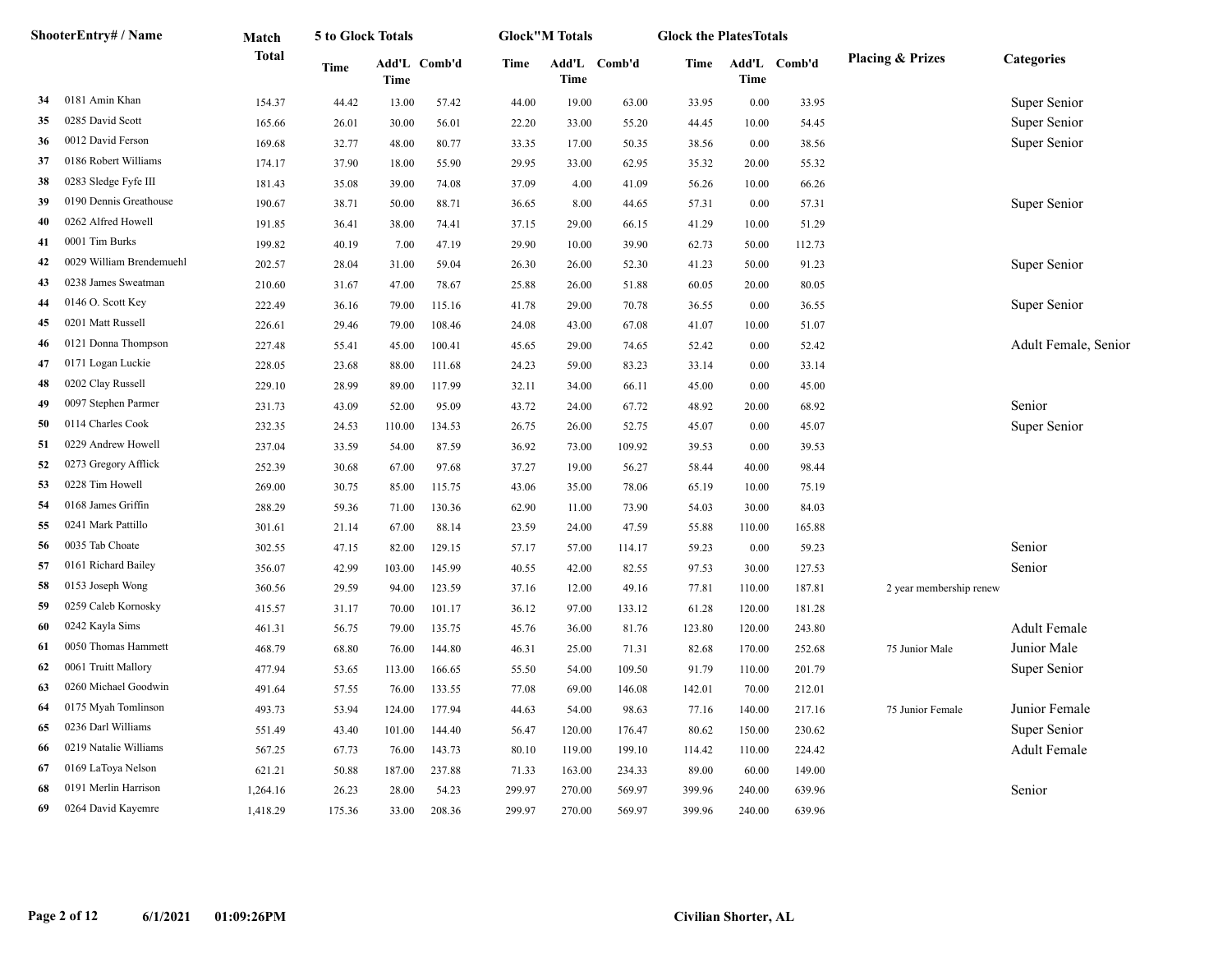### Final Competition Rankings for the Sweet Home Alabama GLOCK Challenge IX

|                | ShooterEntry# / Name     | Match        | 5 to Glock Totals |       |              |       | <b>Glock"M Totals</b> |              | <b>Glock the PlatesTotals</b> |             |              |                             |
|----------------|--------------------------|--------------|-------------------|-------|--------------|-------|-----------------------|--------------|-------------------------------|-------------|--------------|-----------------------------|
|                |                          | <b>Total</b> | Time              | Time  | Add'L Comb'd | Time  | Time                  | Add'L Comb'd | Time                          | <b>Time</b> | Add'L Comb'd | <b>Placing &amp; Prizes</b> |
| 1              | 0134 Thomas Fariss*      | 49.31        | 18.91             | 1.00  | 19.91        | 15.80 | 0.00                  | 15.80        | 13.60                         | 0.00        | 13.60        | 1 Pistol Place              |
| $\overline{2}$ | 0138 Brad Balsley*       | 50.40        | 17.08             | 9.00  | 26.08        | 13.02 | 1.00                  | 14.02        | 10.30                         | 0.00        | 10.30        | 2 100 Place                 |
| 3              | 0084 Tony Boone*         | 55.90        | 17.11             | 7.00  | 24.11        | 17.00 | 3.00                  | 20.00        | 11.79                         | 0.00        | 11.79        |                             |
| 4              | 0292 Quinton Ho*         | 59.82        | 18.12             | 11.00 | 29.12        | 14.50 | 2.00                  | 16.50        | 14.20                         | 0.00        | 14.20        |                             |
| 5              | 0072 James Garner*       | 67.94        | 25.03             | 9.00  | 34.03        | 18.27 | 0.00                  | 18.27        | 15.64                         | 0.00        | 15.64        |                             |
| 6              | 0230 Paul Dillingham     | 68.59        | 22.82             | 1.00  | 23.82        | 21.70 | 1.00                  | 22.70        | 22.07                         | 0.00        | 22.07        | 1 Pistol Place              |
| 7              | 0251 Kenneth Rose*       | 78.11        | 22.68             | 14.00 | 36.68        | 16.83 | 7.00                  | 23.83        | 17.60                         | 0.00        | 17.60        |                             |
| 8              | 0234 Brian Thompson      | 81.21        | 21.20             | 15.00 | 36.20        | 20.53 | 6.00                  | 26.53        | 18.48                         | 0.00        | 18.48        | 2 100 Place                 |
| 9              | 0290 Shukhrat Artikov    | 83.54        | 26.95             | 11.00 | 37.95        | 23.57 | 5.00                  | 28.57        | 17.02                         | 0.00        | 17.02        | 3 75 Place                  |
| 10             | 0088 Paul Dillon*        | 84.54        | 17.83             | 9.00  | 26.83        | 14.32 | 14.00                 | 28.32        | 19.39                         | 10.00       | 29.39        |                             |
| 11             | 0080 Mark Werner         | 85.11        | 19.07             | 20.00 | 39.07        | 16.35 | 9.00                  | 25.35        | 20.69                         | 0.00        | 20.69        |                             |
| 12             | 0094 John McGahee        | 89.45        | 23.44             | 16.00 | 39.44        | 22.47 | 6.00                  | 28.47        | 21.54                         | 0.00        | 21.54        |                             |
| 13             | 0275 Harvey Brewton*     | 99.79        | 32.42             | 13.00 | 45.42        | 26.52 | 1.00                  | 27.52        | 26.85                         | 0.00        | 26.85        |                             |
| 14             | 0046 Jim Mark*           | 100.67       | 26.01             | 16.00 | 42.01        | 25.18 | 8.00                  | 33.18        | 25.48                         | 0.00        | 25.48        |                             |
| 15             | 0245 Patrick O'Malley*   | 102.23       | 24.81             | 31.00 | 55.81        | 25.10 | 4.00                  | 29.10        | 17.32                         | 0.00        | 17.32        |                             |
| 16             | 0189 Alonzo Stewart      | 102.35       | 35.91             | 3.00  | 38.91        | 23.18 | 9.00                  | 32.18        | 31.26                         | 0.00        | 31.26        | 50 Random                   |
| 17             | 0009 Jim Graf*           | 103.47       | 27.40             | 13.00 | 40.40        | 27.56 | 8.00                  | 35.56        | 27.51                         | 0.00        | 27.51        |                             |
| 18             | 0268 Bret Lankford*      | 103.91       | 26.34             | 14.00 | 40.34        | 28.12 | 9.00                  | 37.12        | 26.45                         | 0.00        | 26.45        | 50 Random                   |
| 19             | 0224 Euel Fleshman       | 105.06       | 29.61             | 21.00 | 50.61        | 26.12 | 5.00                  | 31.12        | 23.33                         | 0.00        | 23.33        |                             |
| 20             | 0279 James Wallis* Jr.   | 105.28       | 31.84             | 16.00 | 47.84        | 28.14 | 6.00                  | 34.14        | 23.30                         | 0.00        | 23.30        |                             |
| 21             | 0151 Tobie Tomlinson*    | 105.66       | 26.22             | 27.00 | 53.22        | 21.05 | 13.00                 | 34.05        | 18.39                         | 0.00        | 18.39        |                             |
| 22             | 0173 Marcus Christian    | 109.49       | 22.04             | 27.00 | 49.04        | 22.11 | 17.00                 | 39.11        | 21.34                         | 0.00        | 21.34        |                             |
| 23             | 0195 Marcelino Aviles    | 109.64       | 29.29             | 24.00 | 53.29        | 26.80 | 2.00                  | 28.80        | 27.55                         | 0.00        | 27.55        |                             |
| 24             | 0178 Charles Matthess*   | 110.11       | 30.13             | 11.00 | 41.13        | 27.81 | 13.00                 | 40.81        | 28.17                         | 0.00        | 28.17        |                             |
| 25             | 0119 James Thompson      | 110.12       | 28.11             | 20.00 | 48.11        | 26.25 | 12.00                 | 38.25        | 23.76                         | 0.00        | 23.76        |                             |
| 26             | 0022 Robert Temple       | 114.22       | 40.00             | 14.00 | 54.00        | 30.71 | 6.00                  | 36.71        | 23.51                         | 0.00        | 23.51        |                             |
| 27             | 0143 John McCall         | 115.61       | 25.61             | 32.00 | 57.61        | 22.75 | 13.00                 | 35.75        | 22.25                         | 0.00        | 22.25        |                             |
| 28             | 0172 Charles Mitchell    | 121.03       | 31.96             | 27.00 | 58.96        | 26.57 | 10.00                 | 36.57        | 25.50                         | 0.00        | 25.50        |                             |
| 29             | 0204 David Mittler       | 122.14       | 20.49             | 32.00 | 52.49        | 15.53 | 31.00                 | 46.53        | 23.12                         | 0.00        | 23.12        |                             |
| 30             | 0005 John Moody          | 122.54       | 21.07             | 43.00 | 64.07        | 18.74 | 14.00                 | 32.74        | 25.73                         | 0.00        | 25.73        |                             |
| 31             | 0200 Will Russell        | 128.78       | 33.85             | 26.00 | 59.85        | 24.26 | 18.00                 | 42.26        | 26.67                         | 0.00        | 26.67        |                             |
| 32             | 0182 Amin Khan           | 133.85       | 42.59             | 14.00 | 56.59        | 35.54 | 13.00                 | 48.54        | 28.72                         | 0.00        | 28.72        |                             |
| 33             | 0145 Derek Burton        | 135.44       | 37.82             | 16.00 | 53.82        | 31.60 | 16.00                 | 47.60        | 34.02                         | 0.00        | 34.02        |                             |
| 34             | 0127 Todd McGahee        | 140.48       | 20.09             | 67.00 | 87.09        | 19.78 | 14.00                 | 33.78        | 19.61                         | 0.00        | 19.61        |                             |
| 35             | 0030 William Brendemuehl | 141.13       | 26.29             | 46.00 | 72.29        | 27.87 | 15.00                 | 42.87        | 25.97                         | 0.00        | 25.97        |                             |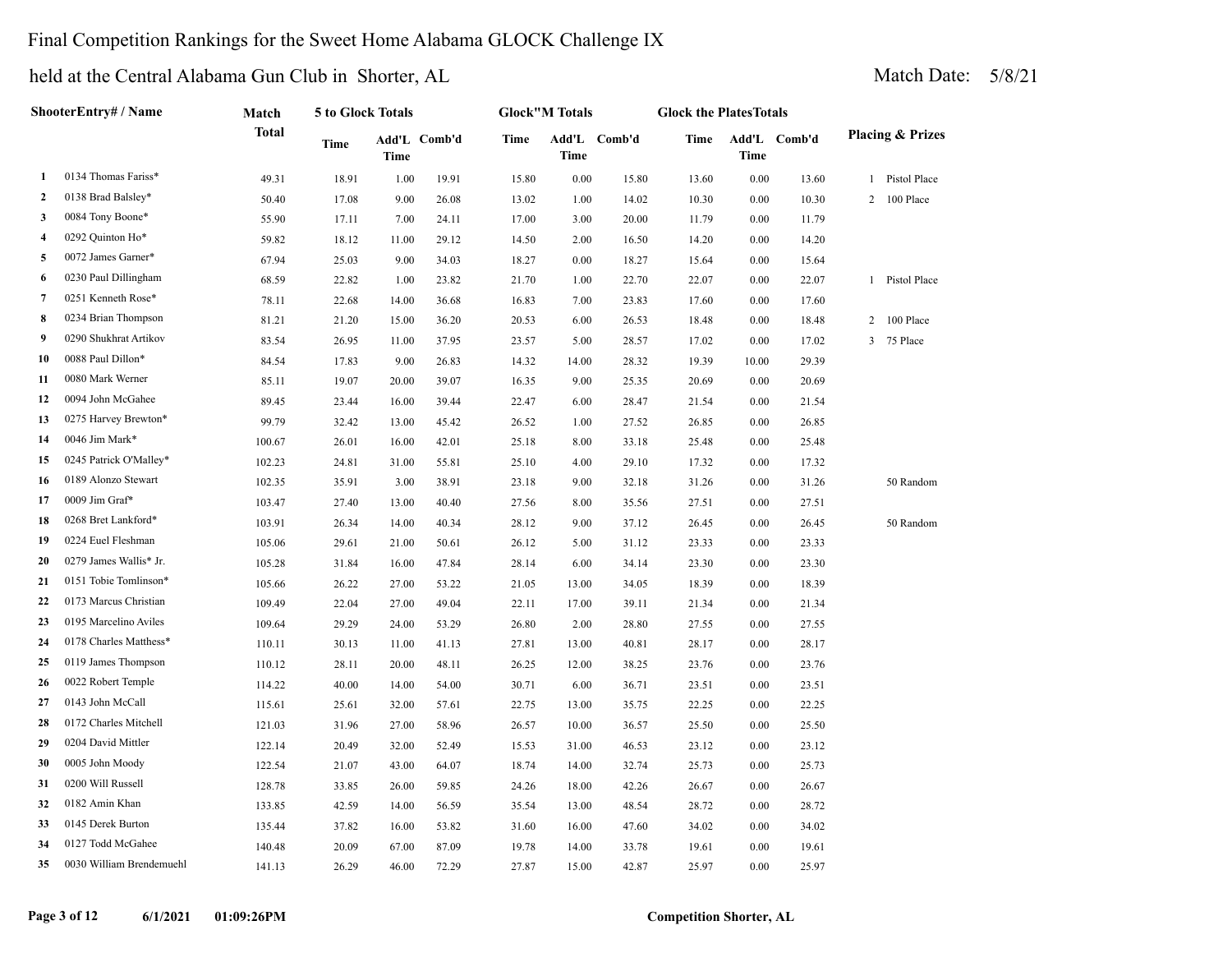|    | ShooterEntry# / Name  | Match        | 5 to Glock Totals |             |              |        | <b>Glock</b> "M Totals |              | <b>Glock the PlatesTotals</b> |             |              |                             |
|----|-----------------------|--------------|-------------------|-------------|--------------|--------|------------------------|--------------|-------------------------------|-------------|--------------|-----------------------------|
|    |                       | <b>Total</b> | <b>Time</b>       | <b>Time</b> | Add'L Comb'd | Time   | <b>Time</b>            | Add'L Comb'd | Time                          | <b>Time</b> | Add'L Comb'd | <b>Placing &amp; Prizes</b> |
| 36 | 0017 Chris John       | 142.78       | 37.52             | 20.00       | 57.52        | 32.32  | 17.00                  | 49.32        | 35.94                         | 0.00        | 35.94        |                             |
| 37 | 0020 John L. Johnson  | 145.95       | 32.35             | 27.00       | 59.35        | 34.66  | 16.00                  | 50.66        | 35.94                         | 0.00        | 35.94        |                             |
| 38 | 0221 Robert Perry     | 149.98       | 27.33             | 39.00       | 66.33        | 27.88  | 16.00                  | 43.88        | 39.77                         | 0.00        | 39.77        |                             |
| 39 | 0025 Jerome LaPointe  | 150.66       | 25.25             | 52.00       | 77.25        | 24.02  | 19.00                  | 43.02        | 30.39                         | 0.00        | 30.39        |                             |
| 40 | 0187 Robert Williams  | 157.46       | 38.74             | 27.00       | 65.74        | 35.06  | 29.00                  | 64.06        | 27.66                         | 0.00        | 27.66        |                             |
| 41 | 0222 Melissa Fleshman | 157.72       | 42.85             | 27.00       | 69.85        | 45.75  | 7.00                   | 52.75        | 35.12                         | 0.00        | 35.12        | 50 Random                   |
| 42 | 0158 Don Bailey       | 163.80       | 26.35             | 32.00       | 58.35        | 29.89  | 22.00                  | 51.89        | 43.56                         | 10.00       | 53.56        |                             |
| 43 | 0249 Tonya Forbus     | 171.45       | 30.96             | 35.00       | 65.96        | 30.17  | 16.00                  | 46.17        | 39.32                         | 20.00       | 59.32        |                             |
| 44 | 0154 Kenneth Kerr     | 200.58       | 41.48             | 61.00       | 102.48       | 40.48  | 22.00                  | 62.48        | 35.62                         | 0.00        | 35.62        |                             |
| 45 | 0099 Lisa King        | 214.43       | 29.19             | 59.00       | 88.19        | 37.10  | 37.00                  | 74.10        | 52.14                         | 0.00        | 52.14        |                             |
| 46 | 0014 David Ferson     | 229.06       | 36.92             | 29.00       | 65.92        | 34.43  | 18.00                  | 52.43        | 60.71                         | 50.00       | 110.71       |                             |
| 47 | 0263 Alfred Howell    | 240.28       | 36.10             | 80.00       | 116.10       | 26.32  | 32.00                  | 58.32        | 35.86                         | 30.00       | 65.86        | 50 Random                   |
| 48 | 0036 Tab Choate       | 247.69       | 50.32             | 58.00       | 108.32       | 49.26  | 36.00                  | 85.26        | 54.11                         | 0.00        | 54.11        |                             |
| 49 | 0255 O. Scott Key     | 290.74       | 36.05             | 42.00       | 78.05        | 44.05  | 29.00                  | 73.05        | 79.64                         | 60.00       | 139.64       |                             |
| 50 | 0162 Richard Bailey   | 364.91       | 46.30             | 113.00      | 159.30       | 54.46  | 42.00                  | 96.46        | 79.15                         | 30.00       | 109.15       | 50 Random                   |
| 51 | 0062 Truitt Mallory   | 377.08       | 50.20             | 89.00       | 139.20       | 49.34  | 10.00                  | 59.34        | 88.54                         | 90.00       | 178.54       |                             |
| 52 | 0274 Gregory Afflick  | 380.45       | 33.63             | 81.00       | 114.63       | 38.20  | 36.00                  | 74.20        | 61.62                         | 130.00      | 191.62       | 2 year membership renew     |
| 53 | 0051 Thomas Hammett   | 436.57       | 44.97             | 121.00      | 165.97       | 41.78  | 30.00                  | 71.78        | 78.82                         | 120.00      | 198.82       |                             |
| 54 | 0265 David Kayemre    | 1,087.26     | 158.47            | 45.00       | 203.47       | 299.97 | 270.00                 | 569.97       | 283.82                        | 30.00       | 313.82       |                             |
| 55 | 0267 Quinton Johnson  | 1,227.41     | 299.97            | 300.00      | 599.97       | 299.97 | 270.00                 | 569.97       | 57.47                         | 0.00        | 57.47        |                             |
| 56 | 0261 Michael Goodwin  | 1,357.92     | 60.99             | 87.00       | 147.99       | 299.97 | 270.00                 | 569.97       | 399.96                        | 240.00      | 639.96       | Pistol Random               |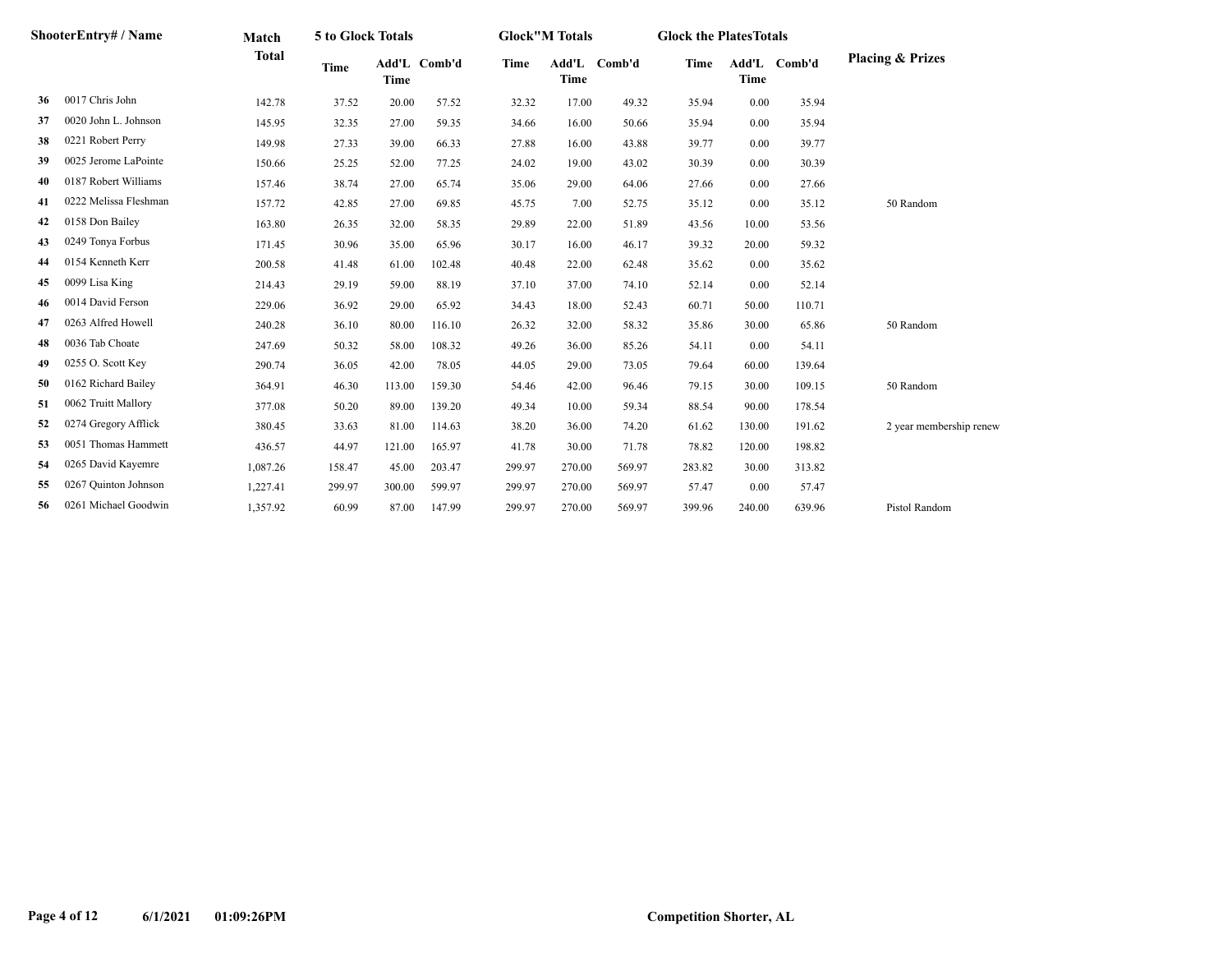## Final Guardian Rankings for the Sweet Home Alabama GLOCK Challenge IX

|                     | ShooterEntry# / Name  | Match        | 5 to Glock Totals |             |              |             | <b>Glock</b> "M Totals |              | <b>Glock the PlatesTotals</b> |       |              |                                      |                          |
|---------------------|-----------------------|--------------|-------------------|-------------|--------------|-------------|------------------------|--------------|-------------------------------|-------|--------------|--------------------------------------|--------------------------|
|                     |                       | <b>Total</b> | <b>Time</b>       | <b>Time</b> | Add'L Comb'd | <b>Time</b> | <b>Time</b>            | Add'L Comb'd | Time                          | Time  | Add'L Comb'd | <b>Placing &amp; Prizes</b>          | <b>Categories</b>        |
|                     | 0148 Curtis Forbus    | 81.11        | 25.54             | 8.00        | 33.54        | 23.54       | 8.00                   | 31.54        | 16.03                         | 0.00  | 16.03        | Pistol Place                         |                          |
| $\overline{2}$      | 0208 Rick Gibbs       | 90.77        | 22.53             | 15.00       | 37.53        | 19.77       | 6.00                   | 25.77        | 27.47                         | 0.00  | 27.47        | 2 100 Place                          | Challenged, Super Senior |
| $\overline{2}$      |                       | 90.77        | 22.53             | 15.00       | 37.53        | 19.77       | 6.00                   | 25.77        | 27.47                         | 0.00  | 27.47        | 75 Challenged                        | Challenged, Super Senior |
| $\overline{2}$      |                       | 90.77        | 22.53             | 15.00       | 37.53        | 19.77       | 6.00                   | 25.77        | 27.47                         | 0.00  | 27.47        | 75 Super Senior                      | Challenged, Super Senior |
| 3                   | 0117 James Thompson   | 97.46        | 31.92             | 7.00        | 38.92        | 27.06       | 8.00                   | 35.06        | 23.48                         | 0.00  | 23.48        | 3 75 Place                           | Senior                   |
| 3                   |                       | 97.46        | 31.92             | 7.00        | 38.92        | 27.06       | 8.00                   | 35.06        | 23.48                         | 0.00  | 23.48        | 75 Senior                            | Senior                   |
| $\overline{\bf{4}}$ | 0194 Marcelino Aviles | 98.22        | 30.52             | 10.00       | 40.52        | 27.75       | 3.00                   | 30.75        | 26.95                         | 0.00  | 26.95        |                                      | Super Senior             |
| 5                   | 0203 David Mittler    | 99.99        | 21.82             | 18.00       | 39.82        | 18.46       | 17.00                  | 35.46        | 24.71                         | 0.00  | 24.71        | 50 Random                            | Super Senior             |
| -6                  | 0256 Christopher Lamm | 109.90       | 25.80             | 21.00       | 46.80        | 24.55       | 14.00                  | 38.55        | 24.55                         | 0.00  | 24.55        |                                      |                          |
|                     | 0223 Euel Fleshman    | 118.60       | 31.12             | 23.00       | 54.12        | 27.59       | 10.00                  | 37.59        | 26.89                         | 0.00  | 26.89        |                                      |                          |
| -8                  | 0033 Grady Wiggins    | 120.47       | 31.25             | 11.00       | 42.25        | 28.92       | 25.00                  | 53.92        | 24.30                         | 0.00  | 24.30        | 2 year membership renew Super Senior |                          |
| 9                   | 0147 Steve Dorman     | 120.78       | 23.17             | 37.00       | 60.17        | 22.73       | 13.00                  | 35.73        | 24.88                         | 0.00  | 24.88        |                                      |                          |
| 10                  | 0213 Glenn Waterworth | 125.57       | 23.87             | 27.00       | 50.87        | 14.91       | 32.00                  | 46.91        | 27.79                         | 0.00  | 27.79        |                                      |                          |
| 11                  | 0015 Chris John       | 127.48       | 39.65             | 14.00       | 53.65        | 32.01       | 7.00                   | 39.01        | 34.82                         | 0.00  | 34.82        |                                      | Super Senior             |
| 12                  | 0038 Johnny Cresie    | 131.68       | 29.29             | 35.00       | 64.29        | 30.58       | 9.00                   | 39.58        | 27.81                         | 0.00  | 27.81        |                                      | Super Senior             |
| 13                  | 0021 Robert Temple    | 136.41       | 31.56             | 36.00       | 67.56        | 30.46       | 13.00                  | 43.46        | 25.39                         | 0.00  | 25.39        |                                      | Super Senior             |
| 14                  | 0232 Robert Jenkins   | 137.21       | 32.80             | 40.00       | 72.80        | 25.54       | 12.00                  | 37.54        | 26.87                         | 0.00  | 26.87        |                                      |                          |
| 15                  | 0215 Roger Moll       | 146.37       | 33.95             | 31.00       | 64.95        | 34.05       | 19.00                  | 53.05        | 28.37                         | 0.00  | 28.37        |                                      | Super Senior             |
| 16                  | 0237 Morgan Sweatman  | 147.61       | 23.30             | 25.00       | 48.30        | 30.37       | 27.00                  | 57.37        | 41.94                         | 0.00  | 41.94        |                                      | Senior                   |
| 17                  | 0040 Leonard Whetsel  | 156.50       | 37.73             | 30.00       | 67.73        | 35.71       | 4.00                   | 39.71        | 49.06                         | 0.00  | 49.06        |                                      | Senior                   |
| 18                  | 0188 Alonzo Stewart   | 161.45       | 36.16             | 20.00       | 56.16        | 23.95       | 30.00                  | 53.95        | 41.34                         | 10.00 | 51.34        |                                      |                          |
| 19                  | 0019 John L. Johnson  | 166.15       | 31.98             | 49.00       | 80.98        | 35.90       | 7.00                   | 42.90        | 42.27                         | 0.00  | 42.27        |                                      | Super Senior             |
| 20                  | 0156 Don Bailey       | 186.15       | 26.80             | 45.00       | 71.80        | 26.26       | 24.00                  | 50.26        | 54.09                         | 10.00 | 64.09        |                                      | Super Senior             |
| 21                  | 0220 Robert Perry     | 193.79       | 29.18             | 57.00       | 86.18        | 27.40       | 21.00                  | 48.40        | 49.21                         | 10.00 | 59.21        |                                      |                          |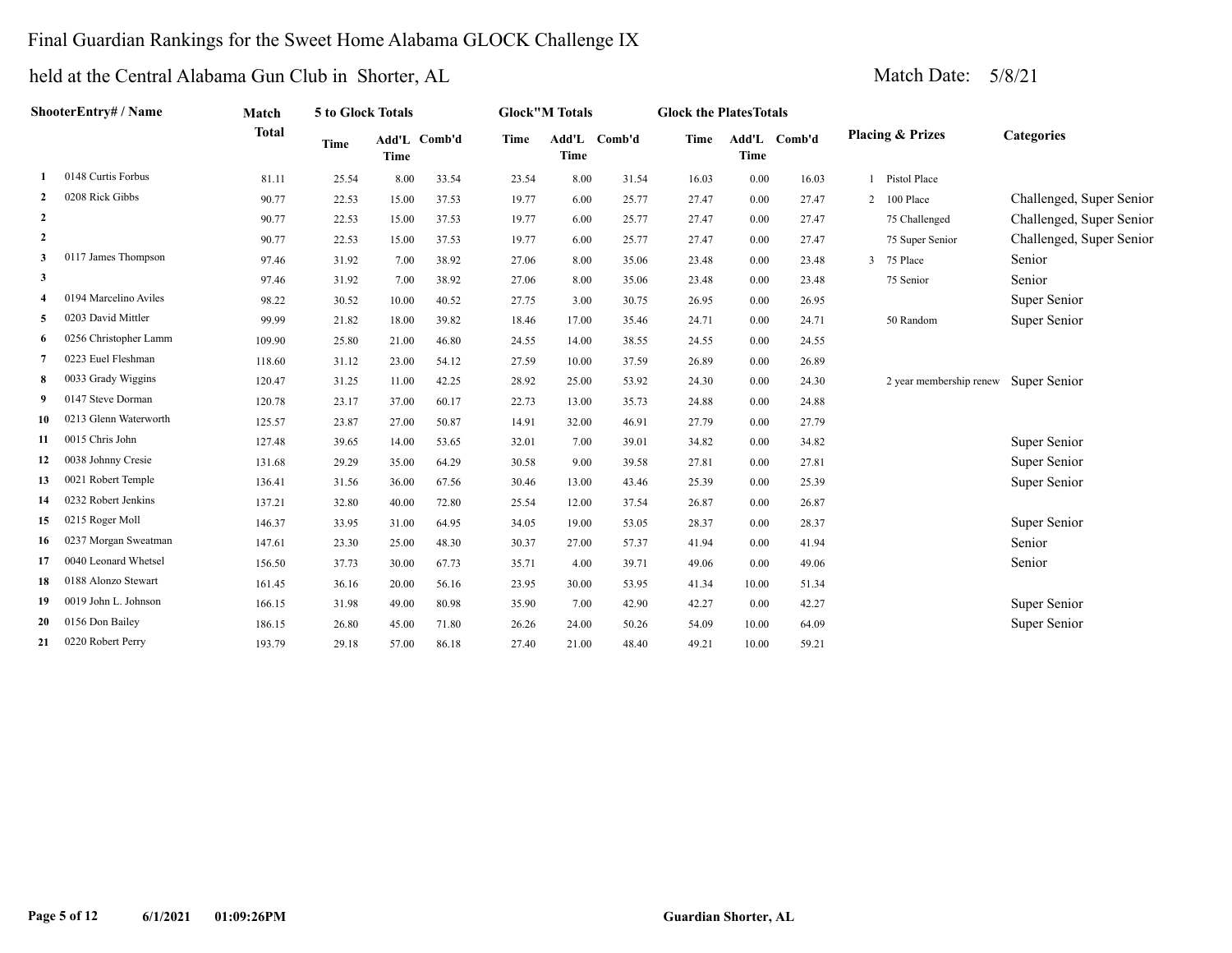### Final Heavy Metal Rankings for the Sweet Home Alabama GLOCK Challenge IX

|                | ShooterEntry# / Name   | Match        | 5 to Glock Totals |             |              |        | <b>Glock</b> "M Totals |              | <b>Glock the PlatesTotals</b> |       |              |                              |
|----------------|------------------------|--------------|-------------------|-------------|--------------|--------|------------------------|--------------|-------------------------------|-------|--------------|------------------------------|
|                |                        | <b>Total</b> | Time              | <b>Time</b> | Add'L Comb'd | Time   | Time                   | Add'L Comb'd | Time                          | Time  | Add'L Comb'd | <b>Placing &amp; Prizes</b>  |
| 1              | 0140 Brad Balsley*     | 41.16        | 15.98             | 3.00        | 18.98        | 12.41  | 0.00                   | 12.41        | 9.77                          | 0.00  | 9.77         | 1 Pistol MatchMeister        |
| $\overline{2}$ | 0137 Thomas Fariss*    | 60.55        | 18.73             | 8.00        | 26.73        | 16.59  | 2.00                   | 18.59        | 15.23                         | 0.00  | 15.23        |                              |
| 3              | 0254 Kenneth Rose*     | 62.64        | 23.63             | 6.00        | 29.63        | 18.53  | 0.00                   | 18.53        | 14.48                         | 0.00  | 14.48        | Pistol Place<br>$\mathbf{1}$ |
| 4              | 0109 Matthew Hunady*   | 68.27        | 21.34             | 8.00        | 29.34        | 17.09  | 5.00                   | 22.09        | 16.84                         | 0.00  | 16.84        |                              |
| 5              | 0091 Paul Dillon*      | 69.52        | 18.33             | 12.00       | 30.33        | 15.31  | 9.00                   | 24.31        | 14.88                         | 0.00  | 14.88        |                              |
| 6              | 0106 Fred King*        | 80.69        | 18.93             | 15.00       | 33.93        | 19.45  | 11.00                  | 30.45        | 16.31                         | 0.00  | 16.31        |                              |
| 7              | 0116 Paul Harrison*    | 88.59        | 19.39             | 18.00       | 37.39        | 16.13  | 14.00                  | 30.13        | 21.07                         | 0.00  | 21.07        |                              |
| 8              | 0075 James Garner*     | 89.31        | 31.77             | 15.00       | 46.77        | 20.13  | 3.00                   | 23.13        | 19.41                         | 0.00  | 19.41        |                              |
| 9              | 0125 David Dickerson   | 91.65        | 22.08             | 16.00       | 38.08        | 23.27  | 6.00                   | 29.27        | 24.30                         | 0.00  | 24.30        | Pistol Place<br>$\mathbf{1}$ |
| 10             | 0120 James Thompson    | 91.90        | 29.18             | 14.00       | 43.18        | 25.26  | 2.00                   | 27.26        | 21.46                         | 0.00  | 21.46        | 75 Place<br>$\overline{2}$   |
| 11             | 0248 Shannon McGill*   | 93.82        | 26.40             | 20.00       | 46.40        | 22.91  | 5.00                   | 27.91        | 19.51                         | 0.00  | 19.51        | 50 Random                    |
| 12             | 0130 Michael Miyaji*   | 96.35        | 31.29             | 17.00       | 48.29        | 23.94  | 6.00                   | 29.94        | 18.12                         | 0.00  | 18.12        |                              |
| 13             | 0212 Tina Gibbs        | 106.70       | 20.65             | 34.00       | 54.65        | 22.42  | 5.00                   | 27.42        | 24.63                         | 0.00  | 24.63        | 3 Etool Place                |
| 14             | 0207 David Mittler     | 110.51       | 24.81             | 32.00       | 56.81        | 18.82  | 11.00                  | 29.82        | 23.88                         | 0.00  | 23.88        |                              |
| 15             | 0278 Randy Eubanks     | 110.74       | 25.57             | 16.00       | 41.57        | 22.84  | 23.00                  | 45.84        | 23.33                         | 0.00  | 23.33        |                              |
| 16             | 0282 Saldor Swenson    | 124.51       | 28.83             | 27.00       | 55.83        | 25.06  | 13.00                  | 38.06        | 30.62                         | 0.00  | 30.62        |                              |
| 17             | 0039 Johnny Cresie     | 141.64       | 32.83             | 39.00       | 71.83        | 29.63  | 11.00                  | 40.63        | 29.18                         | 0.00  | 29.18        |                              |
| 18             | 0111 James Mielnik*    | 142.62       | 20.18             | 76.00       | 96.18        | 16.28  | 12.00                  | 28.28        | 18.16                         | 0.00  | 18.16        |                              |
| 19             | 0197 Brett Browning    | 148.81       | 33.76             | 31.00       | 64.76        | 26.95  | 30.00                  | 56.95        | 27.10                         | 0.00  | 27.10        |                              |
| 20             | 0060 Thomas Lowe       | 151.67       | 40.06             | 23.00       | 63.06        | 36.54  | 12.00                  | 48.54        | 40.07                         | 0.00  | 40.07        |                              |
| 21             | 0078 Jamie Sue Sloan   | 165.12       | 31.53             | 33.00       | 64.53        | 31.17  | 27.00                  | 58.17        | 42.42                         | 0.00  | 42.42        |                              |
| 22             | 0218 Benjamin Williams | 186.95       | 40.28             | 43.00       | 83.28        | 33.07  | 35.00                  | 68.07        | 35.60                         | 0.00  | 35.60        |                              |
| 23             | 0041 Leonard Whetsel   | 217.68       | 46.39             | 43.00       | 89.39        | 47.63  | 19.00                  | 66.63        | 51.66                         | 10.00 | 61.66        |                              |
| 24             | 0037 Tab Choate        | 344.98       | 54.08             | 83.00       | 137.08       | 55.13  | 41.00                  | 96.13        | 81.77                         | 30.00 | 111.77       |                              |
| 25             | 0028 JJ Faro           | 410.75       | 34.44             | 103.00      | 137.44       | 42.16  | 102.00                 | 144.16       | 69.15                         | 60.00 | 129.15       |                              |
| 26             | 0257 Gary Behrens      | 1,237.34     | 299.97            | 300.00      | 599.97       | 299.97 | 270.00                 | 569.97       | 57.40                         | 10.00 | 67.40        | Pistol New Members Raft      |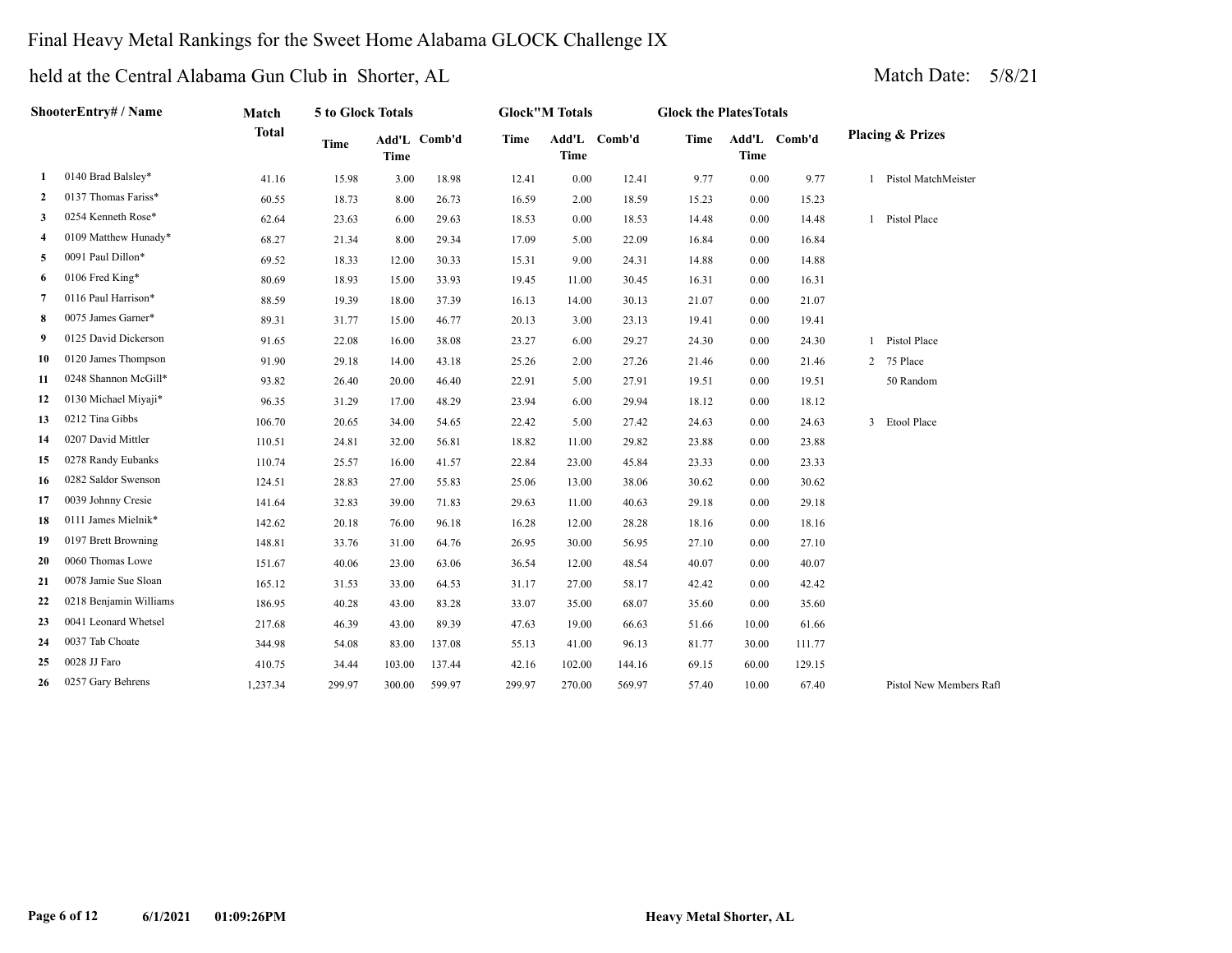## Final Major Sub Rankings for the Sweet Home Alabama GLOCK Challenge IX

| ShooterEntry# / Name |                          | Match        | 5 to Glock Totals |             |              | <b>Glock</b> "M Totals |       |              | <b>Glock the PlatesTotals</b> |             |              |                             |
|----------------------|--------------------------|--------------|-------------------|-------------|--------------|------------------------|-------|--------------|-------------------------------|-------------|--------------|-----------------------------|
|                      |                          | <b>Total</b> | <b>Time</b>       | <b>Time</b> | Add'L Comb'd | Time                   | Time  | Add'L Comb'd | <b>Time</b>                   | <b>Time</b> | Add'L Comb'd | <b>Placing &amp; Prizes</b> |
| 1                    | 0083 Tony Boone*         | 37.90        | 12.33             | 0.00        | 12.33        | 11.32                  | 0.00  | 11.32        | 14.25                         | 0.00        | 14.25        | 2 100 Place                 |
| $\mathbf{2}$         | 0250 Kenneth Rose*       | 41.62        | 13.37             | 1.00        | 14.37        | 11.51                  | 1.00  | 12.51        | 14.74                         | 0.00        | 14.74        |                             |
| 3                    | 0087 Paul Dillon*        | 49.88        | 11.58             | 9.00        | 20.58        | 11.82                  | 2.00  | 13.82        | 15.48                         | 0.00        | 15.48        | 1 Pistol Place              |
| 4                    | 0105 Fred King*          | 52.00        | 12.11             | 2.00        | 14.11        | 13.08                  | 4.00  | 17.08        | 20.81                         | 0.00        | 20.81        |                             |
| 5                    | 0110 James Mielnik*      | 53.72        | 13.09             | 2.00        | 15.09        | 15.95                  | 4.00  | 19.95        | 18.68                         | 0.00        | 18.68        |                             |
| 6                    | 0128 Michael Miyaji*     | 58.92        | 16.67             | 8.00        | 24.67        | 14.89                  | 1.00  | 15.89        | 18.36                         | 0.00        | 18.36        | 50 Random                   |
| 7                    | 0107 Matthew Hunady*     | 59.17        | 13.71             | 4.00        | 17.71        | 13.69                  | 2.00  | 15.69        | 15.77                         | 10.00       | 25.77        |                             |
| 8                    | 0133 Thomas Fariss*      | 61.04        | 10.75             | 12.00       | 22.75        | 11.58                  | 1.00  | 12.58        | 15.71                         | 10.00       | 25.71        |                             |
| 9                    | 0150 Tobie Tomlinson*    | 64.94        | 19.99             | 7.00        | 26.99        | 16.66                  | 1.00  | 17.66        | 20.29                         | 0.00        | 20.29        |                             |
| 10                   | 0065 Wallace Knight*     | 70.61        | 15.06             | 15.00       | 30.06        | 14.44                  | 9.00  | 23.44        | 17.11                         | 0.00        | 17.11        |                             |
| 11                   | 0118 James Thompson      | 72.69        | 20.57             | 4.00        | 24.57        | 19.55                  | 2.00  | 21.55        | 26.57                         | 0.00        | 26.57        | 100 Place<br>$1^-$          |
| 12                   | 0101 Peter Straub*       | 74.52        | 14.87             | 9.00        | 23.87        | 18.70                  | 5.00  | 23.70        | 26.95                         | 0.00        | 26.95        |                             |
| 13                   | 0093 John McGahee        | 76.92        | 16.76             | 9.00        | 25.76        | 16.71                  | 5.00  | 21.71        | 29.45                         | 0.00        | 29.45        | 2 Etool Place               |
| 14                   | 0071 James Garner*       | 77.95        | 23.13             | 15.00       | 38.13        | 13.57                  | 0.00  | 13.57        | 16.25                         | 10.00       | 26.25        |                             |
| 15                   | 0177 James Wallis* Jr.   | 81.52        | 18.22             | 7.00        | 25.22        | 26.55                  | 2.00  | 28.55        | 27.75                         | 0.00        | 27.75        |                             |
| 16                   | 0002 Charles Stokes* Jr. | 85.64        | 14.20             | 18.00       | 32.20        | 14.38                  | 6.00  | 20.38        | 23.06                         | 10.00       | 33.06        |                             |
| 17                   | 0211 Tina Gibbs          | 87.85        | 15.20             | 12.00       | 27.20        | 16.76                  | 2.00  | 18.76        | 21.89                         | 20.00       | 41.89        | 3 Knife Place               |
| 18                   | 0209 Rick Gibbs          | 95.05        | 16.28             | 10.00       | 26.28        | 14.51                  | 1.00  | 15.51        | 23.26                         | 30.00       | 53.26        |                             |
| 19                   | 0281 Saldor Swenson      | 95.08        | 16.55             | 5.00        | 21.55        | 16.45                  | 5.00  | 21.45        | 32.08                         | 20.00       | 52.08        | 50 Random                   |
| 20                   | 0045 Jim Mark*           | 95.86        | 24.29             | 8.00        | 32.29        | 22.30                  | 4.00  | 26.30        | 37.27                         | 0.00        | 37.27        |                             |
| 21                   | 0124 David Dickerson     | 96.94        | 15.81             | 6.00        | 21.81        | 17.39                  | 3.00  | 20.39        | 24.74                         | 30.00       | 54.74        |                             |
| 22                   | 0067 Daniel Johnson*     | 99.94        | 17.07             | 10.00       | 27.07        | 16.05                  | 3.00  | 19.05        | 23.82                         | 30.00       | 53.82        | 50 Random                   |
| 23                   | 0199 Robert Reid         | 112.07       | 15.81             | 25.00       | 40.81        | 18.03                  | 7.00  | 25.03        | 26.23                         | 20.00       | 46.23        |                             |
| 24                   | 0034 Grady Wiggins       | 140.17       | 22.02             | 17.00       | 39.02        | 22.00                  | 6.00  | 28.00        | 33.15                         | 40.00       | 73.15        |                             |
| 25                   | 0063 Rusty Roberts       | 146.65       | 13.75             | 8.00        | 21.75        | 12.88                  | 7.00  | 19.88        | 25.02                         | 80.00       | 105.02       |                             |
| 26                   | 0013 David Ferson        | 159.02       | 24.06             | 21.00       | 45.06        | 24.99                  | 2.00  | 26.99        | 46.97                         | 40.00       | 86.97        |                             |
| 27                   | 0115 Charles Cook        | 163.68       | 16.14             | 30.00       | 46.14        | 15.85                  | 13.00 | 28.85        | 48.69                         | 40.00       | 88.69        |                             |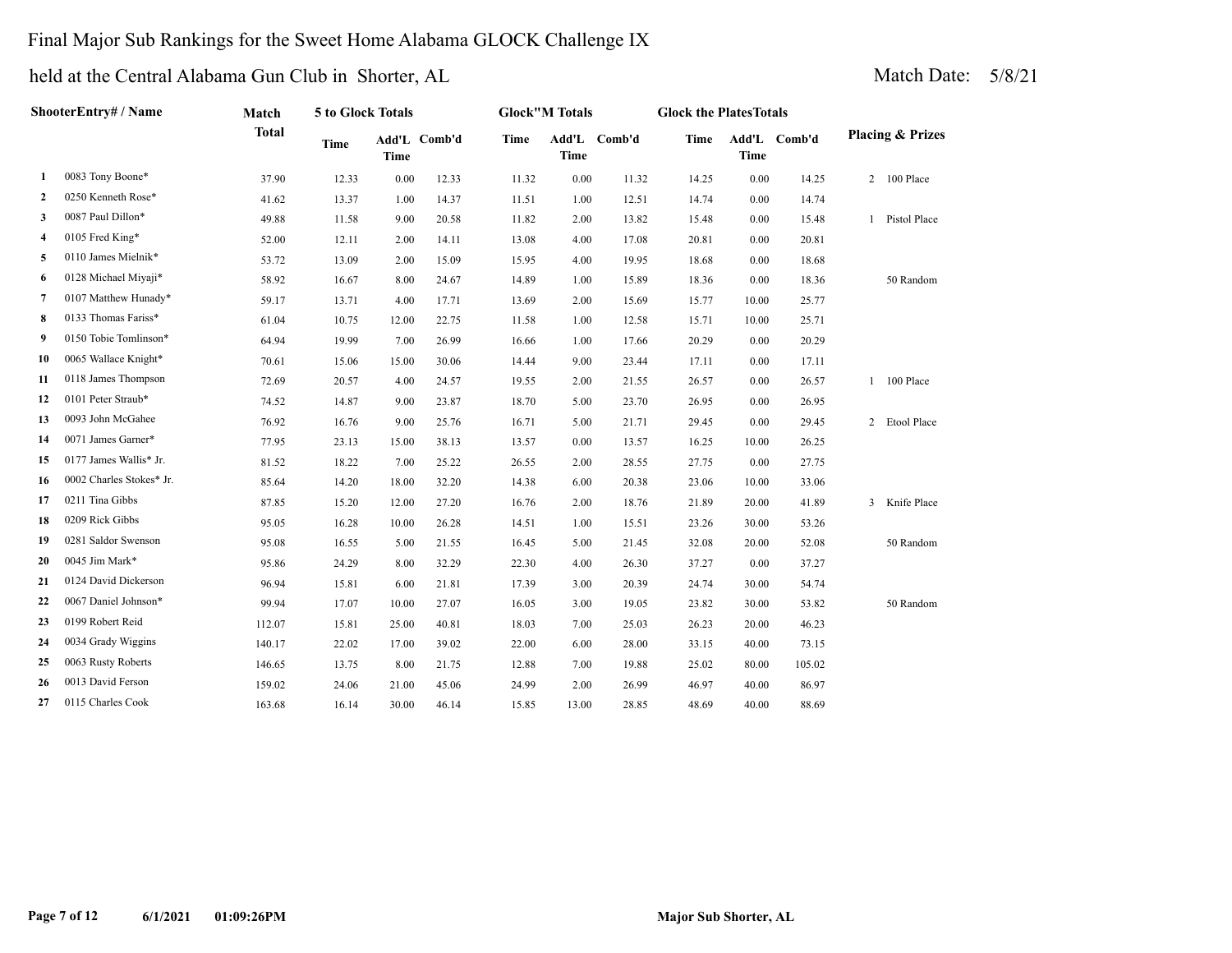### Final Master Stock Rankings for the Sweet Home Alabama GLOCK Challenge IX

| ShooterEntry# / Name |                        | Match        | 5 to Glock Totals |             |              |        | <b>Glock</b> "M Totals |        |             | <b>Glock the PlatesTotals</b> |              |   |                             |
|----------------------|------------------------|--------------|-------------------|-------------|--------------|--------|------------------------|--------|-------------|-------------------------------|--------------|---|-----------------------------|
|                      |                        | <b>Total</b> | <b>Time</b>       | <b>Time</b> | Add'L Comb'd | Time   | Add'L<br>Time          | Comb'd | <b>Time</b> | <b>Time</b>                   | Add'L Comb'd |   | <b>Placing &amp; Prizes</b> |
| 1                    | 0139 Brad Balsley*     | 42.97        | 15.37             | 6.00        | 21.37        | 11.83  | 1.00                   | 12.83  | 8.77        | 0.00                          | 8.77         | 2 | 100 Place                   |
| $\mathbf{2}$         | 0085 Tony Boone*       | 46.78        | 17.93             | 1.00        | 18.93        | 15.99  | 0.00                   | 15.99  | 11.86       | 0.00                          | 11.86        |   | Pistol Place                |
| 3                    | 0293 Quinton Ho*       | 55.59        | 18.60             | 7.00        | 25.60        | 15.11  | 1.00                   | 16.11  | 13.88       | 0.00                          | 13.88        | 3 | 75 Place                    |
| 4                    | 0136 Thomas Fariss*    | 60.59        | 19.05             | 8.00        | 27.05        | 16.20  | 5.00                   | 21.20  | 12.34       | 0.00                          | 12.34        |   |                             |
| 5                    | 0253 Kenneth Rose*     | 69.01        | 22.13             | 11.00       | 33.13        | 16.94  | 2.00                   | 18.94  | 16.94       | 0.00                          | 16.94        |   |                             |
| 6                    | 0090 Paul Dillon*      | 69.91        | 17.07             | 12.00       | 29.07        | 16.57  | 8.00                   | 24.57  | 16.27       | 0.00                          | 16.27        |   |                             |
| 7                    | 0235 Brian Thompson    | 82.75        | 20.78             | 11.00       | 31.78        | 18.49  | 11.00                  | 29.49  | 21.48       | 0.00                          | 21.48        |   |                             |
| 8                    | 0069 Daniel Johnson*   | 84.80        | 26.51             | 7.00        | 33.51        | 23.65  | 11.00                  | 34.65  | 16.64       | 0.00                          | 16.64        |   |                             |
| 9                    | 0246 Patrick O'Malley* | 87.79        | 28.18             | 9.00        | 37.18        | 26.57  | 1.00                   | 27.57  | 23.04       | 0.00                          | 23.04        |   | 50 Random                   |
| 10                   | 0074 James Garner*     | 88.17        | 21.81             | 8.00        | 29.81        | 15.53  | 18.00                  | 33.53  | 24.83       | 0.00                          | 24.83        |   |                             |
| 11                   | 0103 Peter Straub*     | 91.70        | 22.07             | 11.00       | 33.07        | 19.56  | 13.00                  | 32.56  | 26.07       | 0.00                          | 26.07        |   |                             |
| 12                   | 0010 Jim Graf*         | 102.85       | 25.84             | 14.00       | 39.84        | 26.92  | 9.00                   | 35.92  | 27.09       | 0.00                          | 27.09        |   |                             |
| 13                   | 0048 Jim Mark*         | 104.77       | 29.03             | 12.00       | 41.03        | 26.77  | 5.00                   | 31.77  | 31.97       | 0.00                          | 31.97        |   |                             |
| 14                   | 0276 Harvey Brewton*   | 109.37       | 30.29             | 16.00       | 46.29        | 28.22  | 8.00                   | 36.22  | 26.86       | 0.00                          | 26.86        |   |                             |
| 15                   | 0243 James Wallis* Jr. | 109.98       | 30.76             | 12.00       | 42.76        | 31.26  | 4.00                   | 35.26  | 31.96       | 0.00                          | 31.96        |   |                             |
| 16                   | 0247 Shannon McGill*   | 120.46       | 22.30             | 44.00       | 66.30        | 18.10  | 17.00                  | 35.10  | 19.06       | 0.00                          | 19.06        |   |                             |
| 17                   | 0180 Charles Matthess* | 125.50       | 36.47             | 14.00       | 50.47        | 31.79  | 15.00                  | 46.79  | 28.24       | 0.00                          | 28.24        |   |                             |
| 18                   | 0206 David Mittler     | 132.70       | 20.37             | 52.00       | 72.37        | 16.50  | 22.00                  | 38.50  | 21.83       | 0.00                          | 21.83        |   |                             |
| 19                   | 0160 Don Bailey        | 170.84       | 30.47             | 47.00       | 77.47        | 27.13  | 14.00                  | 41.13  | 42.24       | 10.00                         | 52.24        |   |                             |
| 20                   | 0053 Thomas Hammett    | 376.60       | 65.21             | 131.00      | 196.21       | 42.81  | 47.00                  | 89.81  | 70.58       | 20.00                         | 90.58        |   |                             |
| 21                   | 0164 Richard Bailey    | 420.84       | 41.35             | 110.00      | 151.35       | 43.97  | 47.00                  | 90.97  | 88.52       | 90.00                         | 178.52       |   |                             |
| 22                   | 0269 Quinton Johnson   | 1,193.47     | 299.97            | 300.00      | 599.97       | 299.97 | 270.00                 | 569.97 | 23.53       | 0.00                          | 23.53        |   |                             |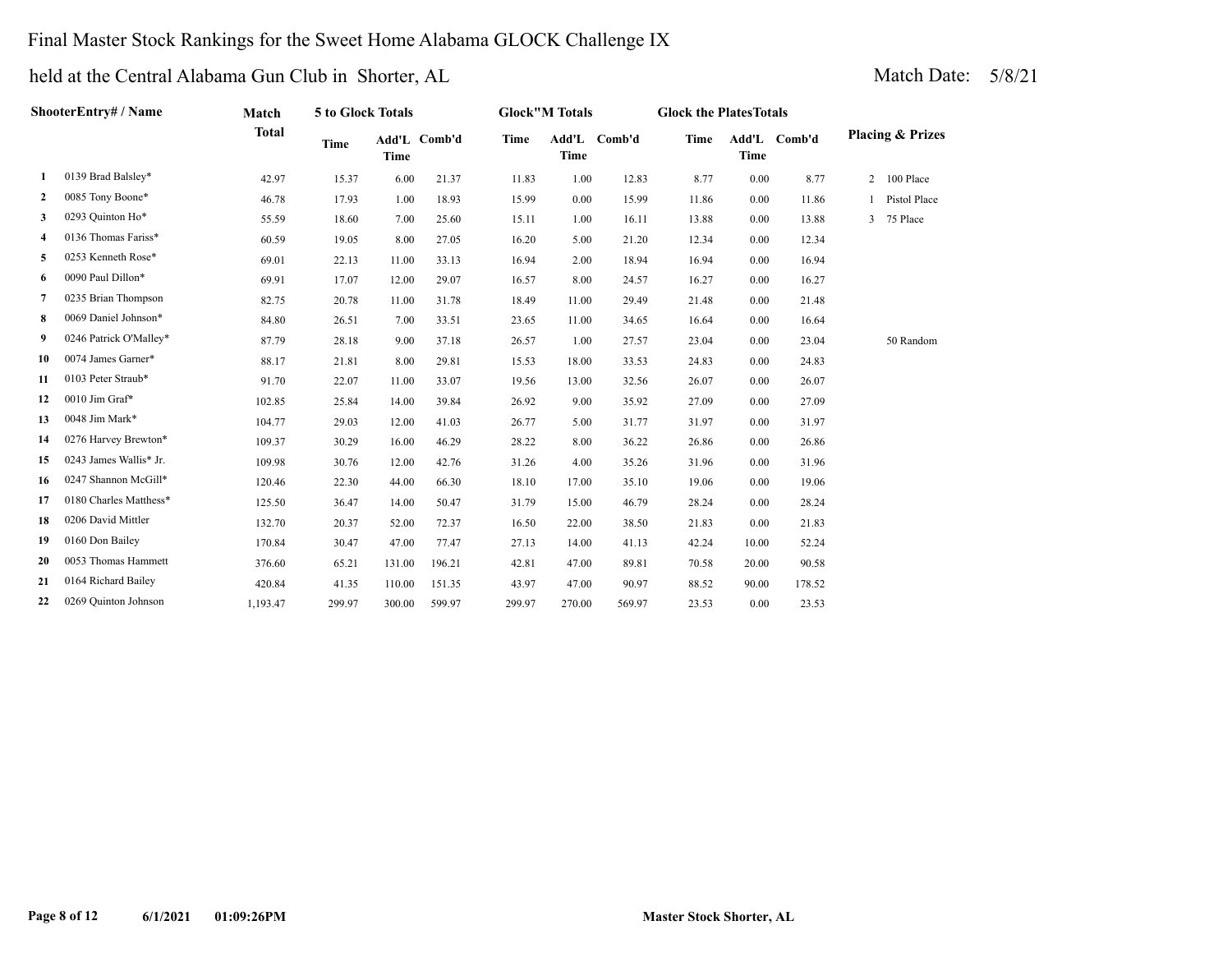### Final SubCompact Rankings for the Sweet Home Alabama GLOCK Challenge IX

|    | ShooterEntry# / Name     | Match        | 5 to Glock Totals |                             |        |        | <b>Glock"M Totals</b> |              | <b>Glock the PlatesTotals</b> |             |              |                             |
|----|--------------------------|--------------|-------------------|-----------------------------|--------|--------|-----------------------|--------------|-------------------------------|-------------|--------------|-----------------------------|
|    |                          | <b>Total</b> | <b>Time</b>       | Add'L Comb'd<br><b>Time</b> |        | Time   | <b>Time</b>           | Add'L Comb'd | Time                          | <b>Time</b> | Add'L Comb'd | <b>Placing &amp; Prizes</b> |
| 1  | 0027 Brad Balsley*       | 44.93        | 15.95             | 3.00                        | 18.95  | 12.77  | 2.00                  | 14.77        | 11.21                         | 0.00        | 11.21        |                             |
| 2  | 0082 Tony Boone*         | 51.06        | 17.64             | 4.00                        | 21.64  | 16.63  | 1.00                  | 17.63        | 11.79                         | $0.00\,$    | 11.79        |                             |
| 3  | 0132 Thomas Fariss*      | 53.97        | 17.09             | 6.00                        | 23.09  | 16.24  | 1.00                  | 17.24        | 13.64                         | 0.00        | 13.64        |                             |
| 4  | 0104 Fred King*          | 67.56        | 18.63             | 9.00                        | 27.63  | 19.71  | 7.00                  | 26.71        | 13.22                         | 0.00        | 13.22        | 1 Pistol Place              |
| 5  | 0086 Paul Dillon*        | 69.38        | 17.71             | 8.00                        | 25.71  | 14.80  | 13.00                 | 27.80        | 15.87                         | 0.00        | 15.87        | 50 Random                   |
| 6  | 0149 Curtis Forbus       | 71.36        | 26.88             | 3.00                        | 29.88  | 23.15  | 1.00                  | 24.15        | 17.33                         | 0.00        | 17.33        | Pistol Place                |
| 7  | 0210 Tina Gibbs          | 77.44        | 20.61             | 9.00                        | 29.61  | 21.89  | 7.00                  | 28.89        | 18.94                         | 0.00        | 18.94        | 75 Place<br>2               |
| 8  | 0142 John McCall         | 78.38        | 27.31             | 1.00                        | 28.31  | 23.25  | 6.00                  | 29.25        | 20.82                         | 0.00        | 20.82        | 3 Etool Place               |
| 9  | 0070 James Garner*       | 84.37        | 27.75             | 11.00                       | 38.75  | 18.84  | 8.00                  | 26.84        | 18.78                         | 0.00        | 18.78        |                             |
| 10 | 0064 Wallace Knight*     | 84.63        | 22.69             | 19.00                       | 41.69  | 19.43  | 1.00                  | 20.43        | 22.51                         | 0.00        | 22.51        |                             |
| 11 | 0043 Jeff Robinson       | 86.33        | 20.62             | 9.00                        | 29.62  | 22.80  | 2.00                  | 24.80        | 21.91                         | 10.00       | 31.91        |                             |
| 12 | 0100 Peter Straub*       | 87.58        | 21.84             | 16.00                       | 37.84  | 21.51  | 8.00                  | 29.51        | 20.23                         | 0.00        | 20.23        | 50 Random                   |
| 13 | 0227 AJ McCartney*       | 88.90        | 20.53             | 13.00                       | 33.53  | 23.47  | 12.00                 | 35.47        | 19.90                         | 0.00        | 19.90        | 2 year membership renew     |
| 14 | 0176 James Wallis* Jr.   | 97.64        | 29.82             | 9.00                        | 38.82  | 27.80  | 5.00                  | 32.80        | 26.02                         | 0.00        | 26.02        |                             |
| 15 | 0066 Daniel Johnson*     | 100.34       | 30.74             | 12.00                       | 42.74  | 22.43  | 15.00                 | 37.43        | 20.17                         | 0.00        | 20.17        |                             |
| 16 | 0008 Jim Graf*           | 112.82       | 25.60             | 22.00                       | 47.60  | 24.78  | 10.00                 | 34.78        | 30.44                         | 0.00        | 30.44        |                             |
| 17 | 0007 Scott Saxton        | 116.67       | 34.07             | 7.00                        | 41.07  | 31.21  | 6.00                  | 37.21        | 38.39                         | 0.00        | 38.39        |                             |
| 18 | 0244 Patrick O'Malley*   | 118.23       | 31.81             | 29.00                       | 60.81  | 27.67  | 3.00                  | 30.67        | 26.75                         | 0.00        | 26.75        |                             |
| 19 | 0131 Karl Snell          | 118.30       | 26.94             | 28.00                       | 54.94  | 24.21  | 13.00                 | 37.21        | 26.15                         | 0.00        | 26.15        |                             |
| 20 | 0032 Marcus Christian    | 121.98       | 23.92             | 28.00                       | 51.92  | 21.62  | 22.00                 | 43.62        | 26.44                         | 0.00        | 26.44        |                             |
| 21 | 0113 James Bolling       | 130.51       | 25.06             | 36.00                       | 61.06  | 28.99  | 13.00                 | 41.99        | 27.46                         | 0.00        | 27.46        | 50 Random                   |
| 22 | 0123 David Dickerson     | 133.06       | 22.11             | 35.00                       | 57.11  | 21.58  | 26.00                 | 47.58        | 28.37                         | 0.00        | 28.37        | Pistol Random               |
| 23 | 0004 John Moody          | 145.33       | 20.89             | 22.00                       | 42.89  | 23.72  | 24.00                 | 47.72        | 34.72                         | 20.00       | 54.72        |                             |
| 24 | 0016 Chris John          | 145.39       | 35.08             | 24.00                       | 59.08  | 33.01  | 10.00                 | 43.01        | 43.30                         | 0.00        | 43.30        |                             |
| 25 | 0216 Roger Moll          | 164.42       | 40.91             | 43.00                       | 83.91  | 37.90  | 9.00                  | 46.90        | 33.61                         | 0.00        | 33.61        | 50 Random                   |
| 26 | 0077 Jamie Sue Sloan     | 183.22       | 29.62             | 48.00                       | 77.62  | 28.32  | 10.00                 | 38.32        | 47.28                         | 20.00       | 67.28        |                             |
| 27 | 0184 Theodore Foreman II | 198.60       | 31.49             | 46.00                       | 77.49  | 32.36  | 24.00                 | 56.36        | 44.75                         | 20.00       | 64.75        |                             |
| 28 | 0217 Benjamin Williams   | 202.06       | 45.17             | 59.00                       | 104.17 | 30.34  | 28.00                 | 58.34        | 39.55                         | 0.00        | 39.55        |                             |
| 29 | 0157 Don Bailey          | 234.40       | 32.82             | 49.00                       | 81.82  | 32.44  | 36.00                 | 68.44        | 44.14                         | 40.00       | 84.14        |                             |
| 30 | 0193 Derek Parker        | 372.44       | 44.14             | 106.00                      | 150.14 | 40.19  | 83.00                 | 123.19       | 59.11                         | 40.00       | 99.11        |                             |
| 31 | 0266 Quinton Johnson     | 1,231.67     | 299.97            | 300.00                      | 599.97 | 299.97 | 270.00                | 569.97       | 31.73                         | 30.00       | 61.73        | 2 year membership renew     |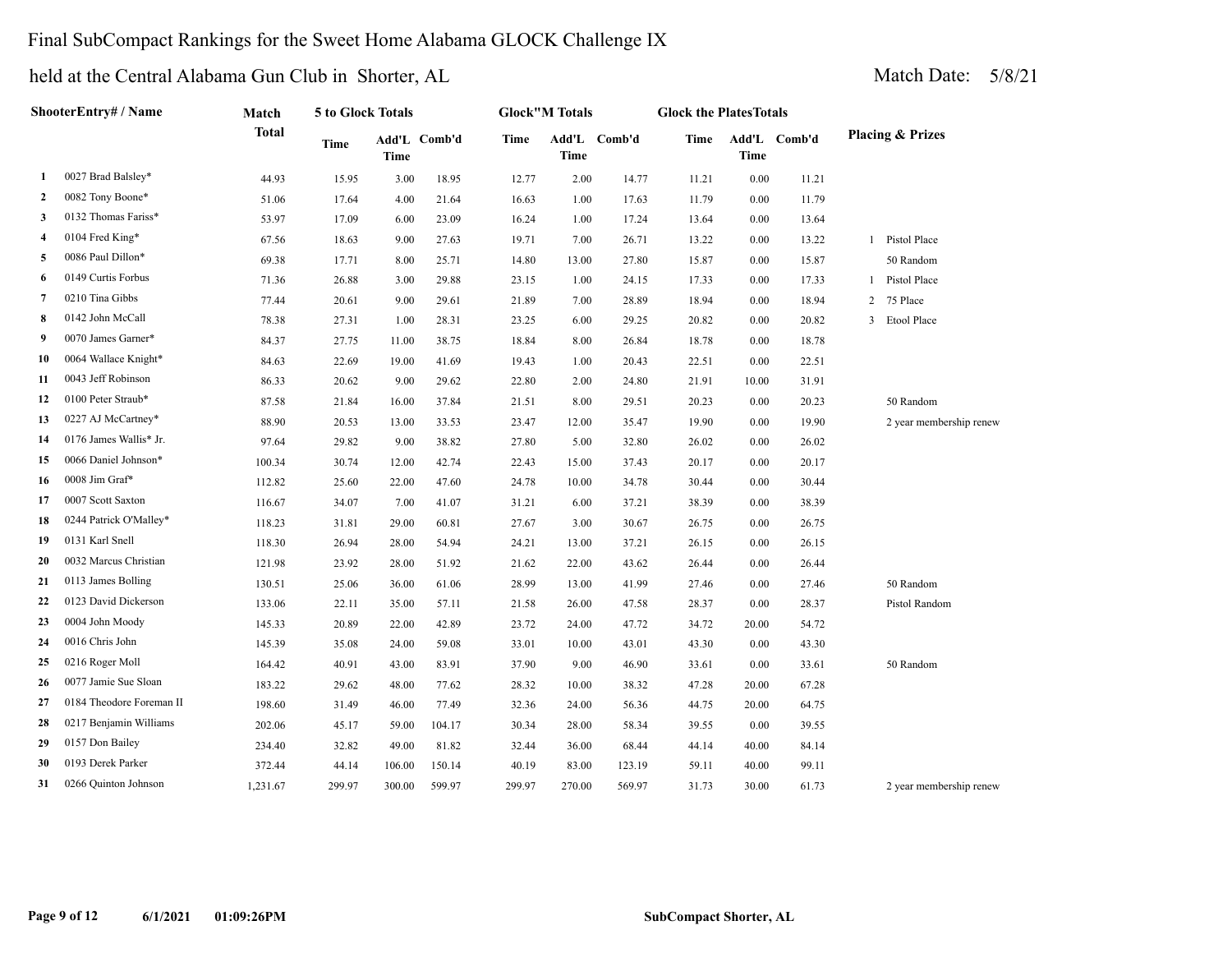### Final Unlimited Rankings for the Sweet Home Alabama GLOCK Challenge IX

| ShooterEntry# / Name |                          | Match        | 5 to Glock Totals |             |              | <b>Glock</b> "M Totals |             |              | <b>Glock the PlatesTotals</b> |             |              |                             |  |
|----------------------|--------------------------|--------------|-------------------|-------------|--------------|------------------------|-------------|--------------|-------------------------------|-------------|--------------|-----------------------------|--|
|                      |                          | <b>Total</b> | <b>Time</b>       | <b>Time</b> | Add'L Comb'd | <b>Time</b>            | <b>Time</b> | Add'L Comb'd | <b>Time</b>                   | <b>Time</b> | Add'L Comb'd | <b>Placing &amp; Prizes</b> |  |
| 1                    | 0198 Mate Standard*      | 48.62        | 15.64             | 1.00        | 16.64        | 17.24                  | 2.00        | 19.24        | 12.74                         | 0.00        | 12.74        | 1 Pistol Place              |  |
| 2                    | 0135 Thomas Fariss*      | 50.30        | 17.45             | 3.00        | 20.45        | 15.46                  | 3.00        | 18.46        | 11.39                         | 0.00        | 11.39        |                             |  |
| 3                    | 0089 Paul Dillon*        | 56.22        | 16.62             | 7.00        | 23.62        | 15.22                  | 3.00        | 18.22        | 14.38                         | 0.00        | 14.38        |                             |  |
| 4                    | 0068 Daniel Johnson*     | 58.20        | 20.83             | 3.00        | 23.83        | 16.60                  | 3.00        | 19.60        | 14.77                         | 0.00        | 14.77        |                             |  |
| 5                    | 0073 James Garner*       | 61.95        | 25.30             | 1.00        | 26.30        | 17.64                  | 2.00        | 19.64        | 16.01                         | 0.00        | 16.01        | Pistol Random               |  |
| 6                    | 0108 Matthew Hunady*     | 67.24        | 18.97             | 10.00       | 28.97        | 16.04                  | 5.00        | 21.04        | 17.23                         | 0.00        | 17.23        |                             |  |
| 7                    | 0288 Gerald Bonds        | 69.91        | 24.10             | 7.00        | 31.10        | 20.05                  | 2.00        | 22.05        | 16.76                         | 0.00        | 16.76        | Pistol Place                |  |
| 8                    | 0081 Mark Werner         | 70.03        | 18.98             | 11.00       | 29.98        | 16.03                  | 8.00        | 24.03        | 16.02                         | 0.00        | 16.02        | 2 75 Place                  |  |
| 9                    | 0129 Michael Miyaji*     | 70.20        | 20.14             | 12.00       | 32.14        | 18.11                  | 2.00        | 20.11        | 17.95                         | 0.00        | 17.95        |                             |  |
| 10                   | 0284 Brian Glenn         | 72.89        | 18.64             | 14.00       | 32.64        | 17.15                  | 4.00        | 21.15        | 19.10                         | 0.00        | 19.10        | 3 Etool Place               |  |
| 11                   | 0006 John Moody          | 76.84        | 22.92             | 12.00       | 34.92        | 22.51                  | 1.00        | 23.51        | 18.41                         | 0.00        | 18.41        |                             |  |
| 12                   | 0291 Joshua Pate         | 81.44        | 24.24             | 5.00        | 29.24        | 24.34                  | 3.00        | 27.34        | 24.86                         | 0.00        | 24.86        |                             |  |
| 13                   | 0231 Paul Dillingham     | 86.49        | 22.89             | 24.00       | 46.89        | 21.12                  | 1.00        | 22.12        | 17.48                         | 0.00        | 17.48        |                             |  |
| 14                   | 0214 Addison Waterworth  | 88.78        | 24.97             | 7.00        | 31.97        | 24.05                  | 13.00       | 37.05        | 19.76                         | 0.00        | 19.76        |                             |  |
| 15                   | 0102 Peter Straub*       | 92.45        | 19.10             | 16.00       | 35.10        | 17.83                  | 22.00       | 39.83        | 17.52                         | 0.00        | 17.52        |                             |  |
| 16                   | 0047 Jim Mark*           | 96.58        | 22.39             | 19.00       | 41.39        | 27.45                  | 6.00        | 33.45        | 21.74                         | 0.00        | 21.74        |                             |  |
| 17                   | 0226 Carl Wilson         | 99.99        | 21.42             | 17.00       | 38.42        | 19.56                  | 22.00       | 41.56        | 20.01                         | 0.00        | 20.01        |                             |  |
| 18                   | 0179 Charles Matthess*   | 111.21       | 30.25             | 16.00       | 46.25        | 23.62                  | 20.00       | 43.62        | 21.34                         | 0.00        | 21.34        |                             |  |
| 19                   | 0185 Theodore Foreman II | 117.69       | 31.32             | 21.00       | 52.32        | 28.54                  | 8.00        | 36.54        | 28.83                         | 0.00        | 28.83        |                             |  |
| 20                   | 0286 David Scott         | 118.06       | 26.82             | 22.00       | 48.82        | 21.09                  | 17.00       | 38.09        | 31.15                         | 0.00        | 31.15        |                             |  |
| 21                   | 0096 Thad Burton         | 123.15       | 32.59             | 18.00       | 50.59        | 41.30                  | 3.00        | 44.30        | 28.26                         | 0.00        | 28.26        |                             |  |
| 22                   | 0183 Amin Khan           | 135.36       | 40.83             | 7.00        | 47.83        | 44.26                  | 22.00       | 66.26        | 21.27                         | 0.00        | 21.27        |                             |  |
| 23                   | 0159 Don Bailey          | 137.25       | 30.09             | 33.00       | 63.09        | 27.52                  | 10.00       | 37.52        | 36.64                         | 0.00        | 36.64        |                             |  |
| 24                   | 0205 David Mittler       | 145.33       | 20.50             | 49.00       | 69.50        | 17.25                  | 21.00       | 38.25        | 27.58                         | 10.00       | 37.58        | 50 Random                   |  |
| 25                   | 0155 Kenneth Kerr        | 156.92       | 38.59             | 22.00       | 60.59        | 36.03                  | 16.00       | 52.03        | 44.30                         | 0.00        | 44.30        |                             |  |
| 26                   | 0165 James Luckie        | 197.49       | 31.31             | 62.00       | 93.31        | 26.62                  | 20.00       | 46.62        | 37.56                         | 20.00       | 57.56        |                             |  |
| 27                   | 0163 Richard Bailey      | 332.66       | 52.82             | 43.00       | 95.82        | 35.87                  | 47.00       | 82.87        | 83.97                         | 70.00       | 153.97       |                             |  |
| 28                   | 0052 Thomas Hammett      | 355.40       | 73.72             | 120.00      | 193.72       | 46.48                  | 38.00       | 84.48        | 57.20                         | 20.00       | 77.20        |                             |  |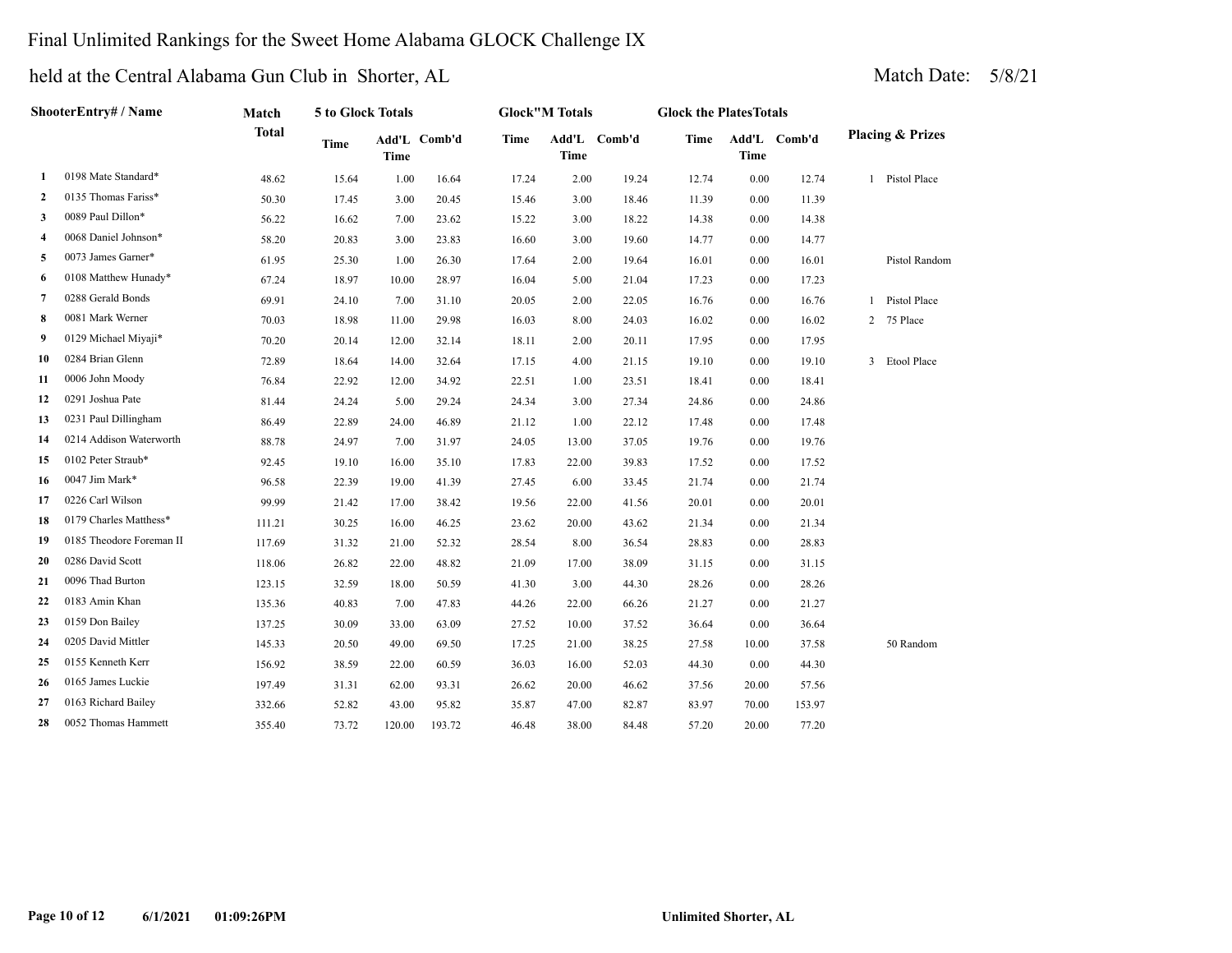**Final Team Rankings for the Sweet Home Alabama GLOCK Challenge IX**

| <b>Master Stock</b> |        |                  |                                                                                                     |  |  |  |  |  |  |  |  |  |
|---------------------|--------|------------------|-----------------------------------------------------------------------------------------------------|--|--|--|--|--|--|--|--|--|
| <b>Standing</b>     | Score  | <b>Team Name</b> | <b>Team Members</b>                                                                                 |  |  |  |  |  |  |  |  |  |
|                     | 323.65 |                  | The Big Red, The Movie Star, & DA Judge Shootin Charles Matthess*, James Wallis* Jr., James Garner* |  |  |  |  |  |  |  |  |  |